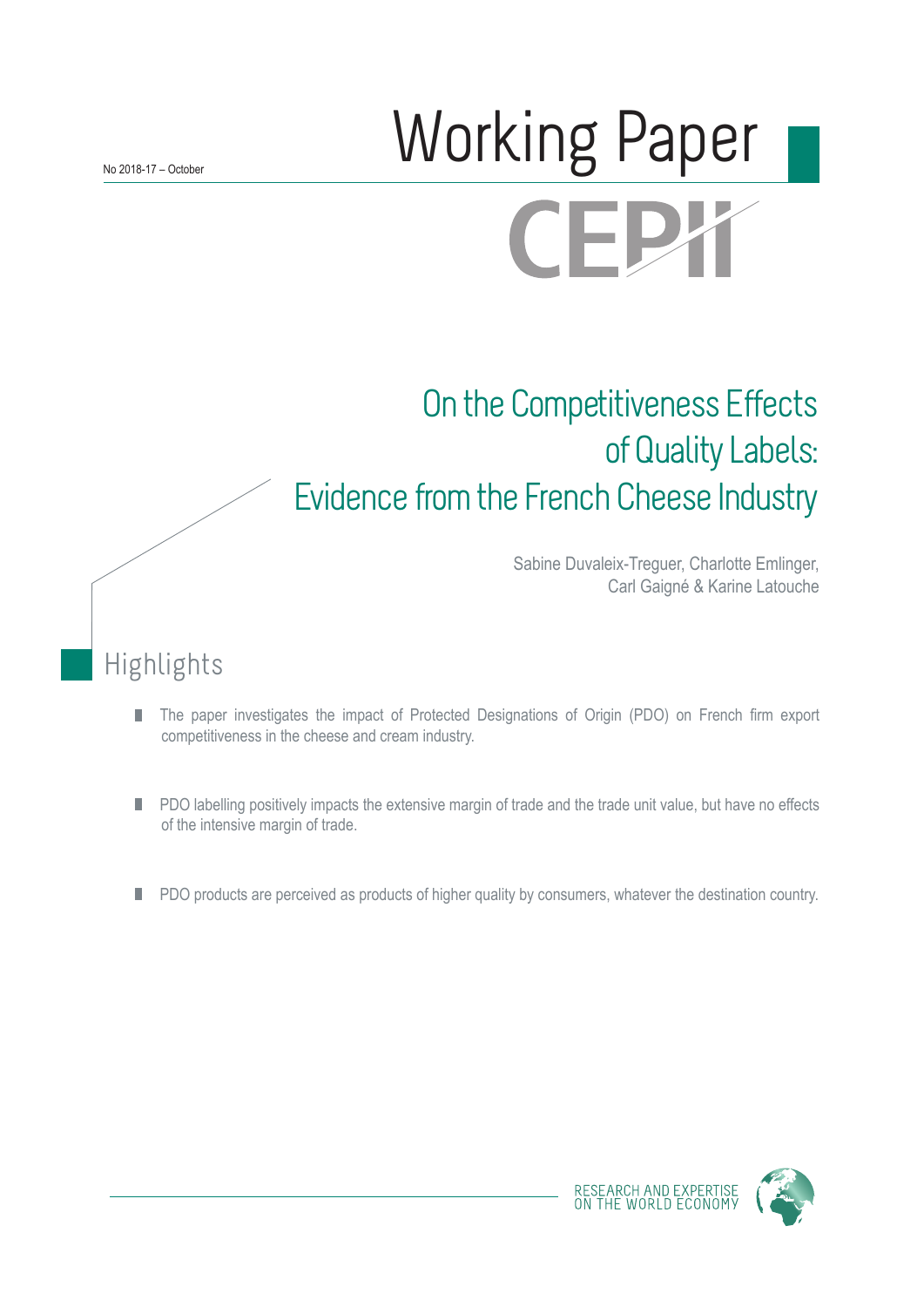## **Abstract**

The paper questions the impact of geographical indication labels on firm export competitiveness in the French cheese and cream industry. We use firm level data from the French custom and an original dataset of firms and products concerned by Protected Designations of Origin (PDO). Our estimations show that PDO labeling allows firms to increase their price by 11.5% on average. Moreover these products are perceived by consumers as products of better quality than non-PDO products. Regarding trade margins, while the effect on trade volume (the intensive margin of trade) is not significant, PDO labeling increases the probability of serving a foreign country (the extensive margin of trade). Our estimations show that exports of PDO products would increase by 11.4% if non-EU consumers value PDO label as much as EU consumers.

## **Keywords**

Geographical Indication, PDO, Trade Margins, Product Quality, Price.



F10, F14.

### Working Paper



CEPII (Centre d'Etudes Prospectives et d'Informations Internationales) is a French institute dedicated to producing independent, policyoriented economic research helpful to understand the international economic environment and challenges in the areas of trade policy, competitiveness, macroeconomics, international finance and growth.

CEPII Working Paper Contributing to research in international economics

© CEPII, PARIS, 2018

All rights reserved. Opinions expressed. in this publication are those of the author(s) alone.

Editorial Director: Sébastien Jean

Production: Laure Boivin

No ISSN: 1293-2574

CEPII 20, avenue de Ségur TSA 10726 75334 Paris Cedex 07 +33 1 53 68 55 00 www.cepii.fr Press contact: presse@cepii.fr

RESEARCH AND EXPERTISE<br>ON THE WORLD ECONOMY

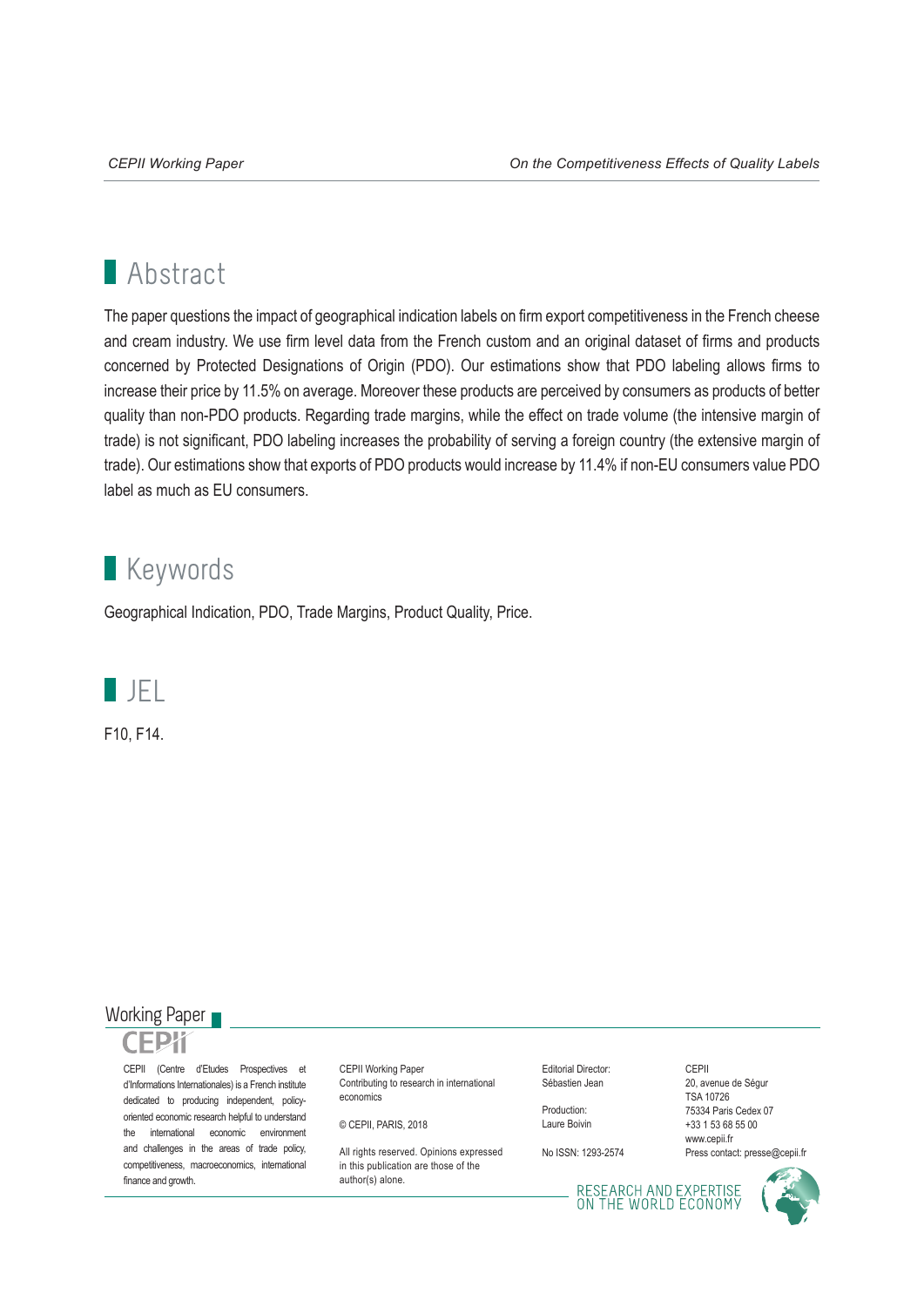## **On the competitiveness effects of quality labels: Evidence from the French cheese industry** [1](#page--1-0)

Sabine Duvaleix-Tréguer,[∗](#page--1-0) Charlotte Emlinger,[†](#page--1-0) Carl Gaigné,[‡](#page--1-0) and Karine Latouche [§](#page--1-0)

 $1$ The authors thank Cécile Le Roy for her helpful preliminary work on the data. This work is supported by a public grant overseen by the French National Research Agency (ANR) as part of the " Investissements d'avenir " program (reference : ANR-10-EQPX-17 - Centre d'accès sécurisé aux données - CASD) and by the French Ministry of agriculture and food (project COMPANI, 2017-AAP-03)

<sup>∗</sup>AGROCAMPUS OUEST, INRA, UMR1302 SMART-LERECO (France)

<sup>†</sup>Centre d'Etudes Prospectives et d'Informations Internationales - CEPII

<sup>‡</sup> INRA, UMR1302 SMART-LERECO (France) and Laval University, CREATE (Canada)

<sup>§</sup> INRA, UMR1302 SMART-LERECO (France)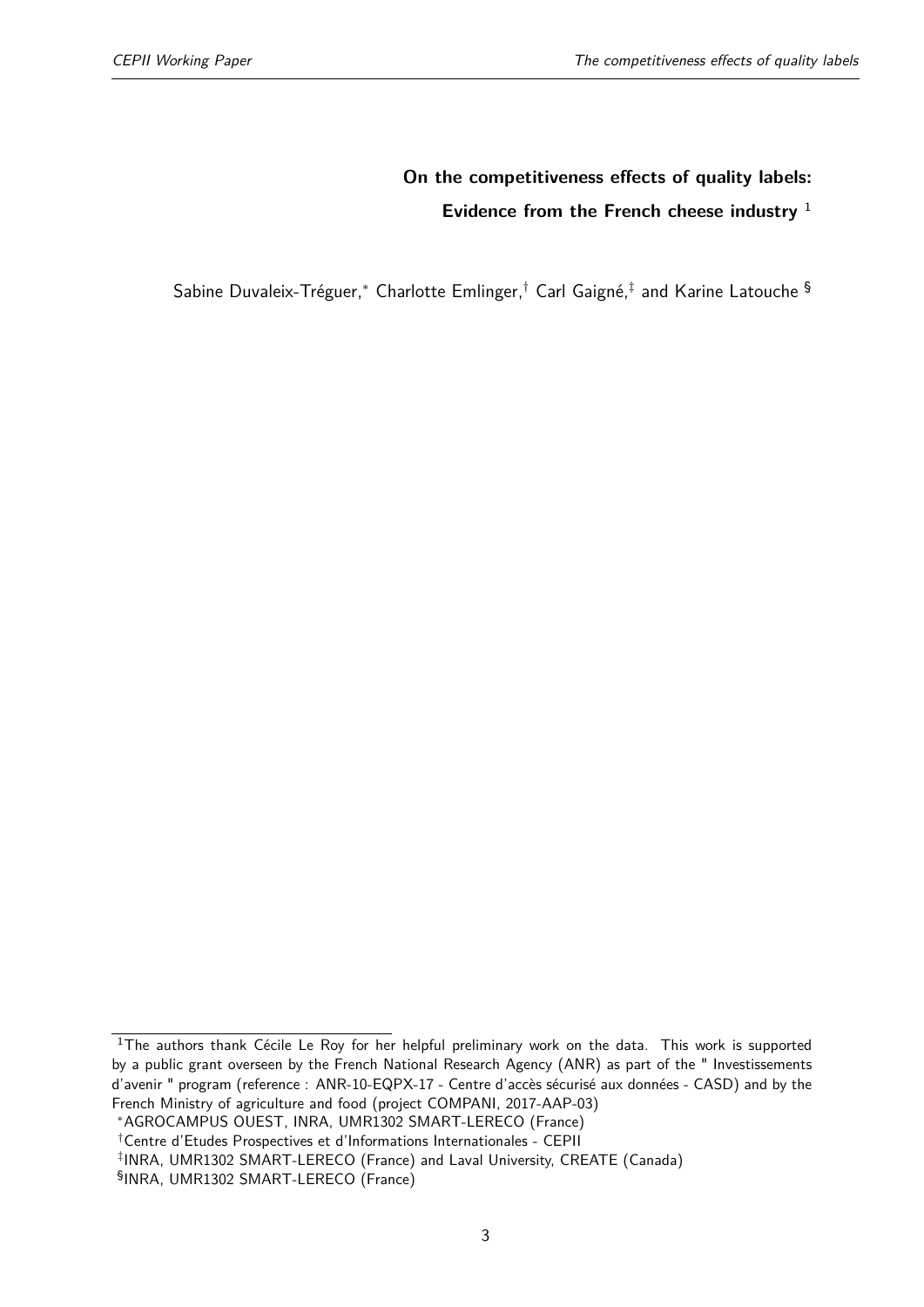#### **1. Introduction**

In the context of increasing globalization and growing demand for quality by consumers worldwide, quality schemes based on geographical indication (GI) gain attention. The European quality package launched in 2010, resulted in the adoption of the regulation 1151/2012 which defines three quality schemes that promote and protect names of agricultural products and foodstuffs according to their origin: the Protected Designations of Origin (PDO), the Protected Geographical Indications (PGI), and the Traditional Specialities Guaranteed (TSG). This European regulation aims at providing information to consumers on the origin of the products. More precisely, GI allows consumers to identify the food products whose their quality or other characteristics are linked to their geographical origin. The PDO label can thus be viewed as welfare-improving tool by addressing market failures associated with information asymmetry.<sup>[2](#page--1-0)</sup> However, we lack empirical evidence on the effects of this EU quality policy on quality perception of foreign consumers and on international trade. This is surprising as GIs are increasingly central in international negotiations.

At the multilateral level, GI were officially introduced in the "Trade Related Aspects of Intellectual Property Rights" (TRIPS) Agreement of the World Trade Organization (WTO) in 1994. This agreement gives exclusive rights to any indication that identifies a good as originating in a particular place, with the idea that the nature of the geographic environment in which production takes place (climate condition, soil composition, local knowledge, traditional methods) impacts the quality attribute of the products [\(Marie-Vivien and Biénabe](#page-24-0) [\(2017\)](#page-24-0) and [Menapace and Moschini](#page-25-0) [\(2014\)](#page-25-0)). The TRIPS agreement is weakly prescriptive and leaves the modalities of GI protection to be defined at the national level to account for the heterogeneity of country approaches. Whereas the US, and some other countries as Australia or New-Zealand, largely incorporates GI protection within trademark [\(Gangjee,](#page-24-1) [2017\)](#page-24-1), *sui generis* systems were developed in countries with roman law (as France, Italy and Spain) and are currently in force in the EU. Based on stronger state intervention and implying both the definition of the methods of production and the facilitation of the supply chain coordination, the GI sui generis system is very different from the trademark one, which entails important debates at

 $2$ Their objective is also to promote territorial, local, regional and rural developments by securing prices at farm level and by protecting producers of regional food products from unfair competition of non-genuine products.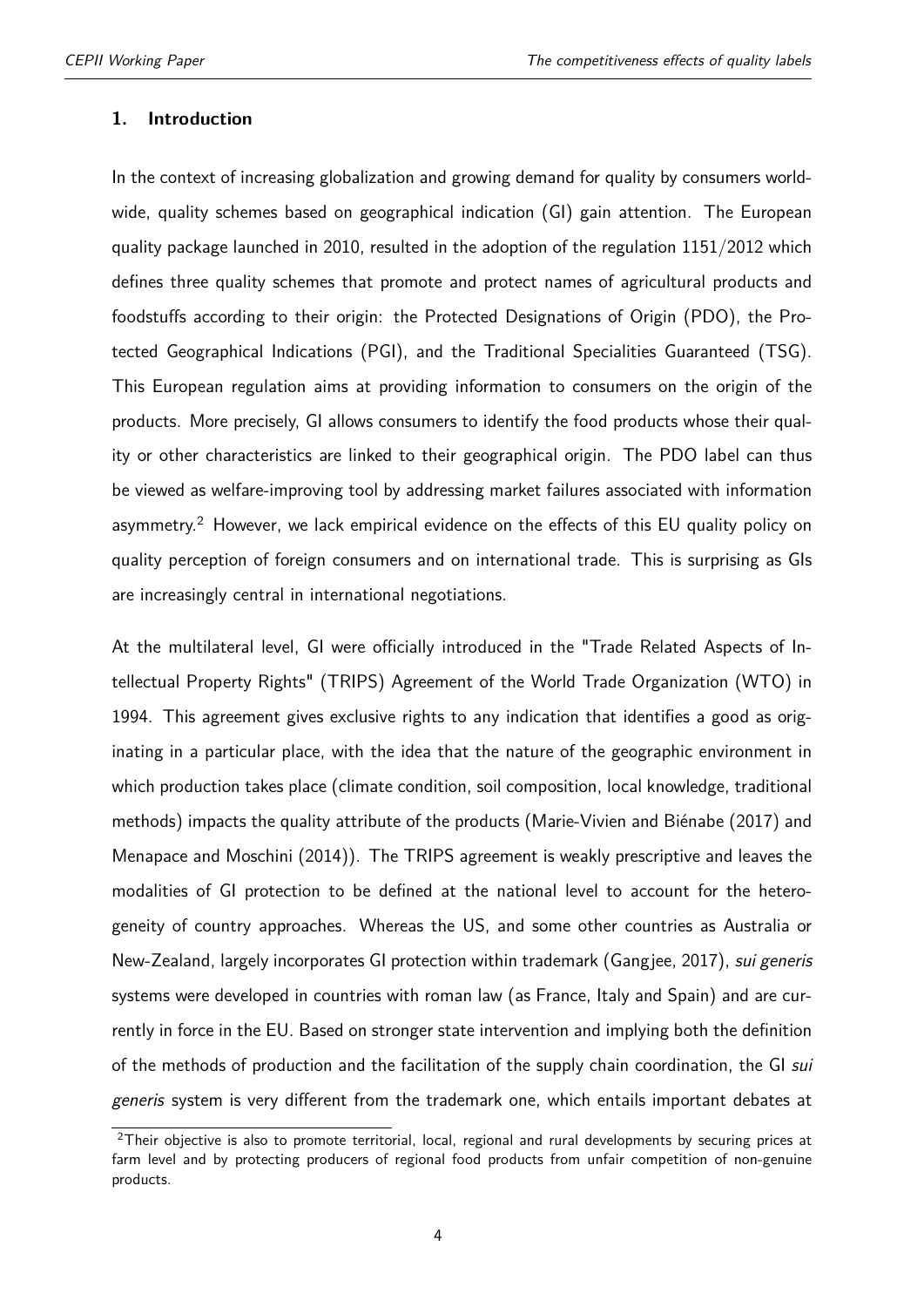the international level. The European GI system notably generated complaints at the WTO dispute settlement body from the United States in 1999 and Australia in 2003, which led to a reform in the EU quality scheme in 2006. The GI systems remain a sensitive topic both in multilateral and bilateral trade negotiations, as shown by the recent CETA (Comprehensive Economic and Trade Agreement) negotiations between Canada and the European Union. It raises the question of the recognition of these GI systems by consumers in different countries, which has been scarcely studied in the literature.

In this paper, we focus on the trade effects of Protected Designations of Origin (PDO) scheme in the French cheese and cream industry, which is an important component of the French international reputation and one of the most contentious sector in the international GI debate (chapter 6 by S. Frankel in [Calboli and Ng-Loy](#page-24-2) [\(2017\)](#page-24-2)). Relying on an original exhaustive dataset of firms and products concerned by PDO in France, we first investigate whether PDO products allow producers to charge higher prices in foreign markets and imply a higher perceived quality by foreign consumers (i.e. more tasty, safer, healthier, more sustainable, ...) according to Khandelwal's definition of quality [\(Khandelwal](#page-24-3) [\(2010\)](#page-24-3)). Second, we estimate the impact of PDO label of the probability of exporting and the exported quantity distinguishing European destinations from the other.

This paper contributes to the literature on European geographical labels concerning food products. This literature can be presented along two axes. First, papers dealing with the consumer's perception of labeled products. This perception is analyzed measuring either consumers' willingness to pay for geographical labels [\(Menapace et al.,](#page-25-1) [2011\)](#page-25-1), prices elasticities [\(Hassan et al.,](#page-24-4) [2011\)](#page-24-4) or price premiums (see for example the meta-analysis of [Deselnicu et al.](#page-24-5) [\(2013\)](#page-24-5)). These different approaches deal with different food sectors and suggest that the premium for geographical indicators vary substantially according to the nature of products or markets. A second axis of the literature focuses on the producer side. [Bouamra-Mechemache](#page-24-6) [and Chaaban](#page-24-6) [\(2010a\)](#page-24-6) analyze the determinant of adoption of PDO by French producers of brie and show that the attractiveness of PDO certification depends on the cost of raw material and the size of the companies. [Bouamra-Mechemache and Chaaban](#page-24-7) [\(2010b\)](#page-24-7) use a theoretical model and show that PDO labeling is efficient for the producers as it allows them to signal their quality, but that private collective certification bring more welfare. [Bontemps et al.](#page-24-8)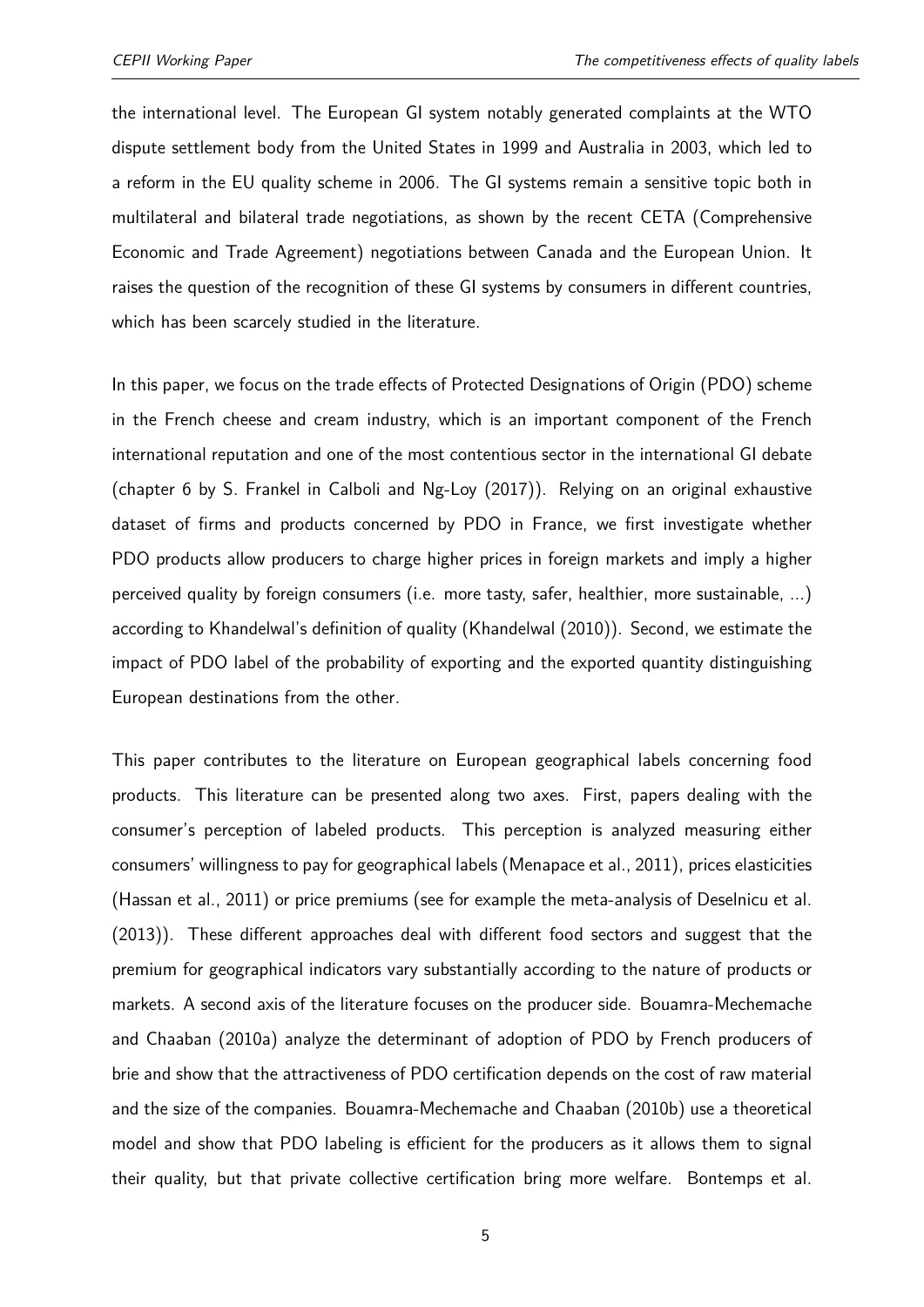[\(2013\)](#page-24-8) estimate the impact of PDO on the survival of French cheese firm and show that labeling reduces the risk for smaller firms. These different studies focus on the production aspects but do not consider the exports of the firms producing PDO. In our paper, we analyze the impact of PDO labeling on trade patterns, distinguishing its impact between European and non European markets.

Our work also relates to papers investigating the relationship between quality and trade. A first strand of this empirical literature assesses the impact of different trade costs on trade according to the quality of the products, using either country-level data [\(Schott](#page-25-2) [\(2004\)](#page-25-2), [Schott](#page-25-3) [\(2008\)](#page-25-3) , [Hummels and Klenow](#page-24-9) [\(2005\)](#page-24-9), [Baldwin and Harrigan](#page-24-10) [\(2011\)](#page-24-10)) or firm level data [\(Bastos and Silva](#page-24-11) [\(2010\)](#page-24-11), [Martin](#page-25-4) [\(2012\)](#page-25-4)). A second strand of the literature focus on firm-level heterogeneity in quality. [Johnson](#page-24-12) [\(2012\)](#page-24-12) shows that firms with high productivity export higher quality goods and charge higher prices than other firms. [Manova and Zhang](#page-24-13) [\(2012\)](#page-24-13) shows that Chinese firms with higher quality goods have better export performance. [Crozet et al.](#page-24-14) [\(2012\)](#page-24-14) test the Melitz model (2003) with firm heterogeneity and show that quality increases both the probability of market entry and the exported values. [Curzi and](#page-24-15) [Olper](#page-24-15) [\(2012\)](#page-24-15) also confirm the relationship between productivity, product quality and export performance in the food sector. Except [Crozet et al.](#page-24-14) [\(2012\)](#page-24-14) who use use quality ranking by experts and [Curzi and Olper](#page-24-15) [\(2012\)](#page-24-15) who use R&D and innovation to proxy quality, the majority of these works use trade unit values as proxy for the quality of the product. From a panel data on trade of food products, it has been shown that GIs promote trade depending on whether GIs are produced in the exporter or importer country (see [Sorgho and Larue](#page-25-5) [\(2014\)](#page-25-5); [Raimondi et al.](#page-25-6) [\(2016\)](#page-25-6)). In this paper, we investigate the impact of another measure of quality that is the Protected Denomination of Origin and show that this label has a positive impact of trade flows.

The contribution of this article is twofold. First, using an exhaustive dataset of the firms and products concerned by PDO in the French cheese industry, we show that PDO products have on average higher unit values in foreign markets and are perceived on average as products of higher quality by foreign consumers. Second, we show that PDO labeling only impacts the probability of exporting (the extensive margin of trade) to European countries and to foreign markets with similar geographical indications. However, our results suggest exports of PDO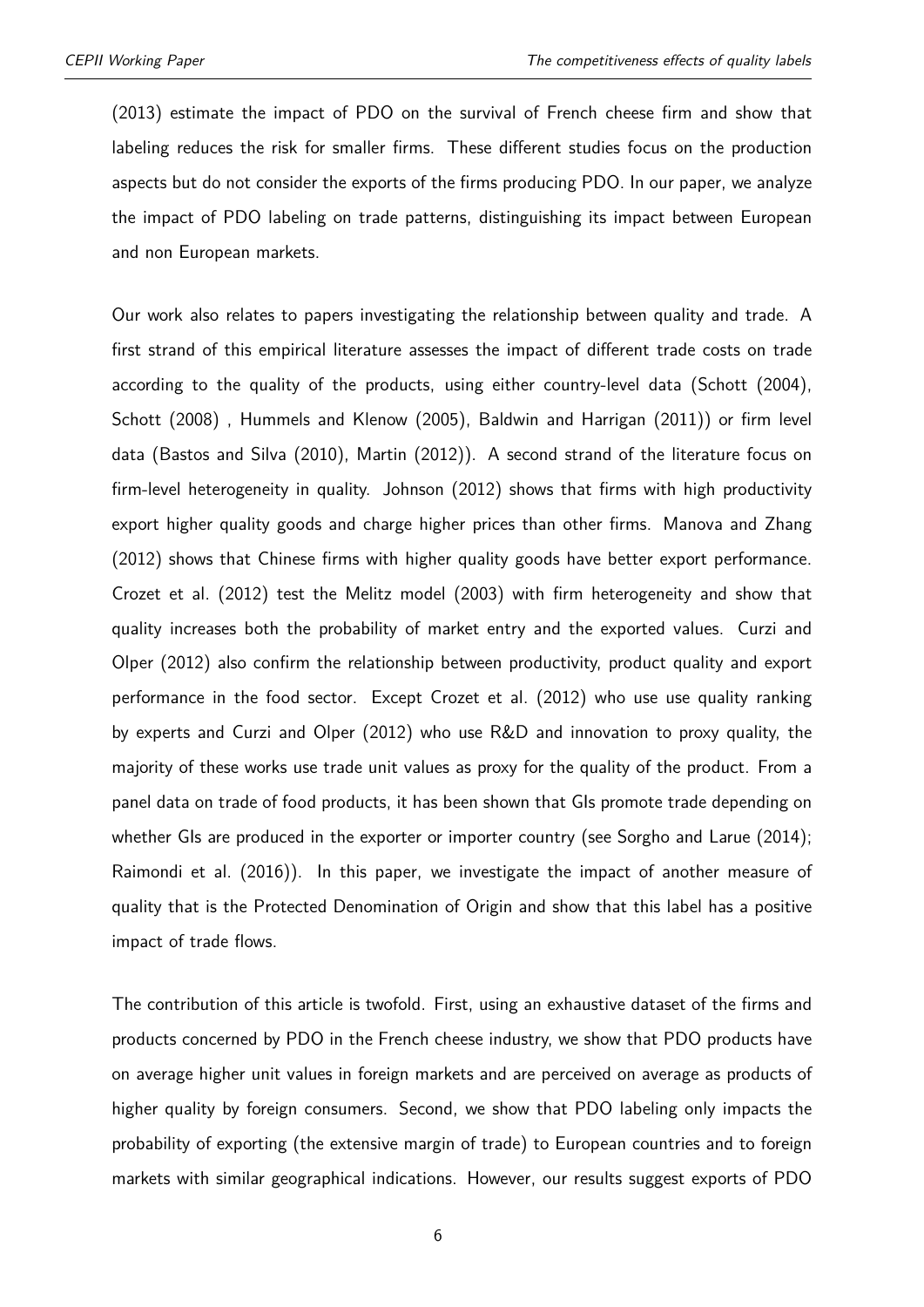products would increase by 11*.*4% if non-EU consumers value PDO label as much as EU consumers.

Our results suggest that the EU quality policy through the promotion of geographical labels helps French producers of cheese and cream to reach new markets within the European Union and in countries with similar GI policy. This later result highlights the role of inclusion of the GI aspects in international trade agreements. The increasing number of bilateral new generation agreements (as the CETA between Canada and the EU) can thus be seen as an opportunity for EU producers to increase their market access. However, the non significant impact of PDO on other markets and on the volume of trade in general raise the issue of the need to strengthen identification and protection of PDO out of the community market.

The paper is organized as follows. In the first section, we describe our dataset and give first evidence on differences in trade patterns between PDO and non-PDO products. In the second section, we develop a theoretical framework showing that GI leads to two opposite effects on the demand as it raises the quality perceived by the consumers but entails higher marginal costs. We present our empirical strategy and compare export performance of PDO and non-PDO products. The third section presents our empirical results. The last section concludes.

#### **2. Data and stylized facts**

#### **2.1. PDO Labeling**

The European Protected Designations of Origin (PDO) scheme is precisely defined in the European regulation 1151/2012. For a product to be registered as a PDO, applicants should be a group of producers and/or processing firms and may apply for the name of a given product. The application form includes the product description (a qualification document including *cahiers des charges* or code of practices) and the geographical area associated with the products. The applicants have to provide details on the link between the region of origin and its causal influence upon the product quality or characteristics. Such a link is considered as stronger than Protected Geographical Indications (PGI) [\(Gangjee,](#page-24-1) [2017\)](#page-24-1).

In France, the INAO (Institut National de l'Origine et de la Qualité- a mixed public-private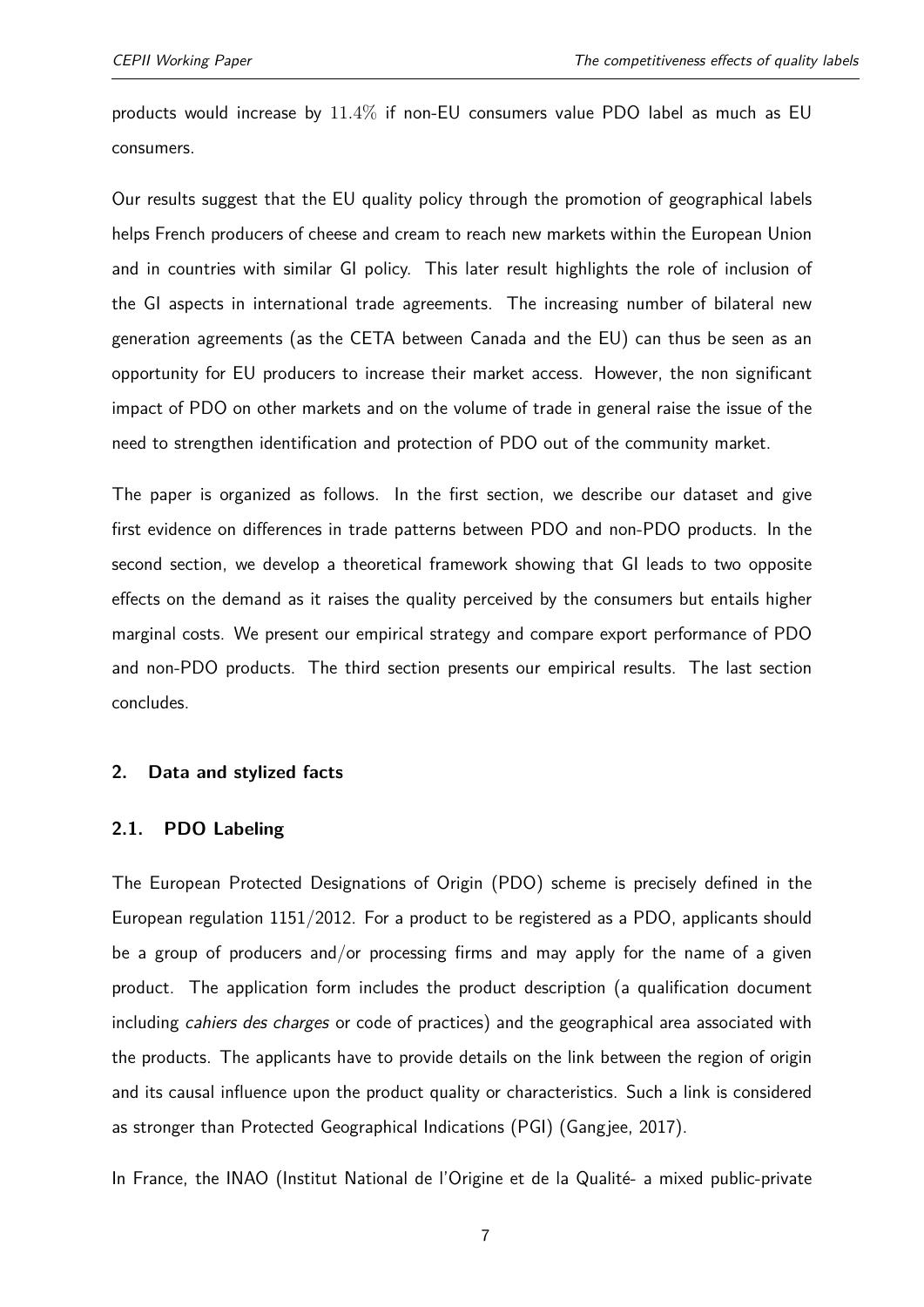body) is involved in the GI management. $3$  In this country, the link between the location and the name of the product has been recognized by law since 1905. The objective of the law was then to protect producers, at first in the wine sector, with the definition of the AOC label (Appellation d'Origine Contrôlée). A body dedicated to this label was also created and became in 1935 the INAO. The AOC label has also been adopted in the cheese sector. For instance the AOC Roquefort was created in 1925, the Comté in 1958. Among the 50 French dairy PDO, 36 existed before 1995 and 25 existed before 1980. The most recent French PDO are Beurre et crème de Bresse and have been recognized since 2014.

#### **2.2. Data**

We use the exhaustive list of authorized plants concerned by PDO labeling for given products in 2012, provided by the INAO to make an empirical assessment of the effect of PDO labeling on export performance. To do so, we rely on French custom data but we have to concert INAO defined products into the 8-digit product category level of the good classification of the EU statistics, that is not straightforward. First, a PDO labeled product may not have an exclusive NC8 code. Second, a NC8 may correspond to both PDO and non-PDO products. In the latter case, we assume that the PDO label applies to all the NC8 category, which implies that the effects of labels may be under-estimated in our empirical analysis. We also have to aggregate plants into firms, as trade flows are defined at the firm level. To do so, we use the first nine numbers of the national identification code of plants (the SIRET) which denote the firm's identification code (SIREN).

We merge the INAO dataset with French firm-level trade and characteristic data. Trade data from the French customs provides for each firm its exports in value and quantity by NC8 product and destination. Firms' characteristics data come from the French national institute of public statistics (INSEE) and gives information on the main activity, the total sales and the value added per worker of each firm. In order to compare firms with the same activity, we restrict our analysis to firms exporting cheese or cream (products that belong to the HS4 categories 0405 or 0406, i.e. 40 different products) and to firms from the agri-food sectors (excluding wholesalers).[4](#page--1-0) We also exclude NC8 for which no PDO label is defined.

<sup>&</sup>lt;sup>3</sup>However, only public authorities (the Ministry of Agriculture) are in charge of the examination of GI specifications and interact with the EU commission [\(Marie-Vivien and Biénabe,](#page-24-0) [2017\)](#page-24-0)

<sup>&</sup>lt;sup>4</sup>We focus on exporting firms as we do not know what are the products actually produced by non exporting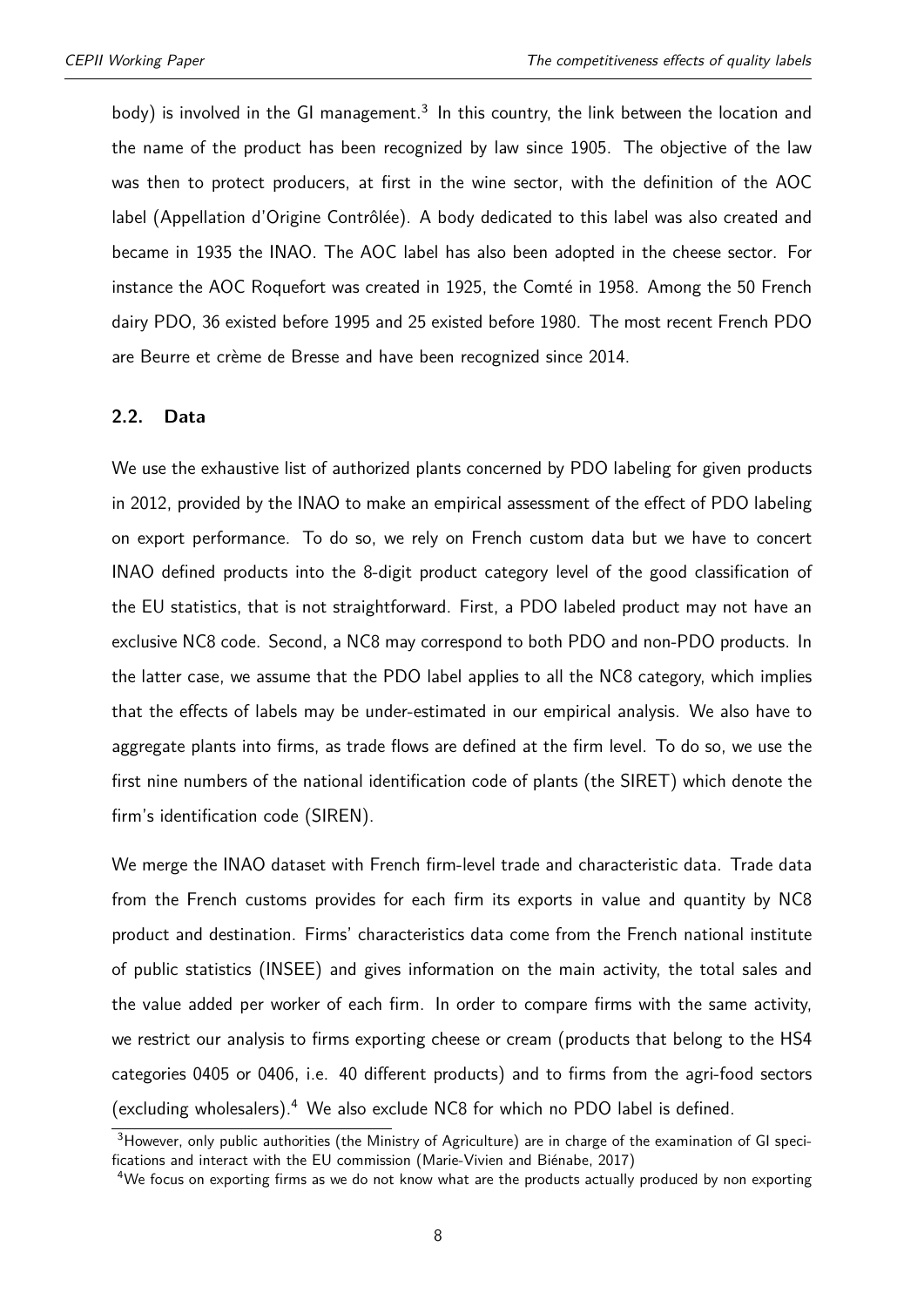In 2012, our sample includes 29 authorized firms among 220 exporting firms that export 16 different NC8 concerned by PDO labels. As authorized firms are multiproducts, they export both PDO and non PDO products, while non authorized firms only export non PDO products.

#### **2.3. Descriptive statistics**

The combination of French Customs and INAO datasets allows us to distinguish PDO authorized firms from non-authorized firms among French exporters of cheese and cream. As said above, among the 220 firms of our dataset, 29 firms are authorized to handle PDO. Table [1](#page-9-0) presents descriptive statistics for authorized and non authorized firms. Authorized firms appear to have a slightly higher productivity (computed at the firm level) and to be larger according to the number of employees. This is consistent with the fact that having such an authorization may induce fixed costs, that can only be covered by more productive firms. The higher average productivity and size may also partly explain why authorized firms export an higher number of products (without distinguishing PDO and non PDO products), to a larger number of destinations, and have higher total export value. At the aggregated level, authorized firms represent more than 22% of the total export value of cheese and cream whereas they only represent 13% of the number of exporters.

PDO products represents 23.5% of exports value of authorized firms. As a consequence, PDO products represent a relatively small share (5%) of French total exports of cream and cheese. Non-labeled products are exported by both non-authorized firms (for 78% of total trade) and authorized firms (for 17%). Figure [1](#page-9-1) presents the French cheese median exports by firm and product. It shows that export values and quantities are higher for authorized firms. The difference in export is more pronounced when we consider labeled products. The level of exports by authorized firms for labeled products is more important than for non labeled products, whatever the destination market (EU or non-EU). Figure [2,](#page-9-2) which displays the kernel density of the export values and quantities by firm-product pair, confirms this observation. Authorized firms with labeled products generate more flows with high values or quantities than other firms.

In Figure [3,](#page-10-0) we assess the extensive margin of trade by computing the median number of firms. We are only able to identify the products exported by the firm.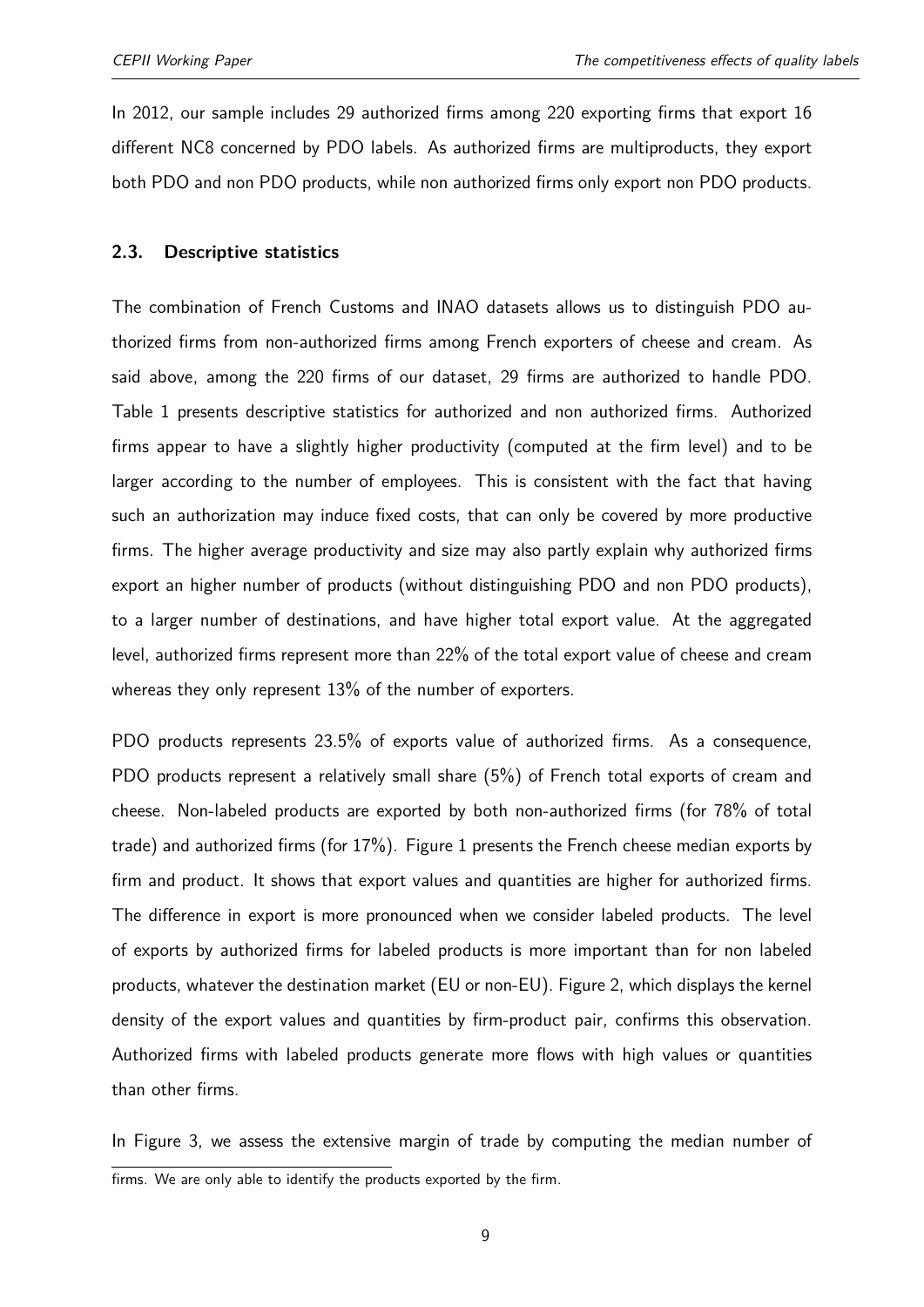<span id="page-9-0"></span>

|                  | Type of firm   | Nber of firms | Mean     | Sd     | Median | Min.  | Max      |
|------------------|----------------|---------------|----------|--------|--------|-------|----------|
|                  | Authorized     | 28            | 1,522.21 | 5,358  | 355.5  | 145.9 | 28,759.1 |
| productivity     | Non-authorized | 145           | 630.70   | 2,232  | 293.4  | 0     | 26,131.4 |
| Number of        | Authorized     | 28            | 190.21   | 321.65 | 86.5   | 10    | 1512     |
| <b>Employees</b> | Non-authorized | 145           | 148.12   | 313.2  | 35.5   |       | 2392     |
| Number of        | Authorized     | 28            | 4.29     | 2.26   | 4      |       | 10       |
| products         | Non-authorized | 145           | 2.09     | 1.77   | 1      |       | 11       |
| Number of        | Authorized     | 28            | 13.39    | 14.21  | 8.5    | 1     | 63       |
| destinations     | Non-authorized | 145           | 5.88     | 12.45  | 2      |       | 89       |
| Total            | Authorized     | 28            | 11,255   | 26,622 | 1,882  | 0.43  | 121,883  |
| export value     | Non-authorized | 145           | 3,995    | 18,180 | 59     | 0.11  | 172,232  |

|  | Table 1 - Descriptive statistics on authorized and non authorized firms |  |  |  |  |  |
|--|-------------------------------------------------------------------------|--|--|--|--|--|
|--|-------------------------------------------------------------------------|--|--|--|--|--|

Notes: Authors' computation using INSEE and INAO datasets.

<span id="page-9-1"></span>

**Figure 1 – Export by firm and product (nc8)**

Notes: Authors' computation using French Customs and INAO datasets.

<span id="page-9-2"></span>



Notes: Authors' computation using French Customs and INAO datasets.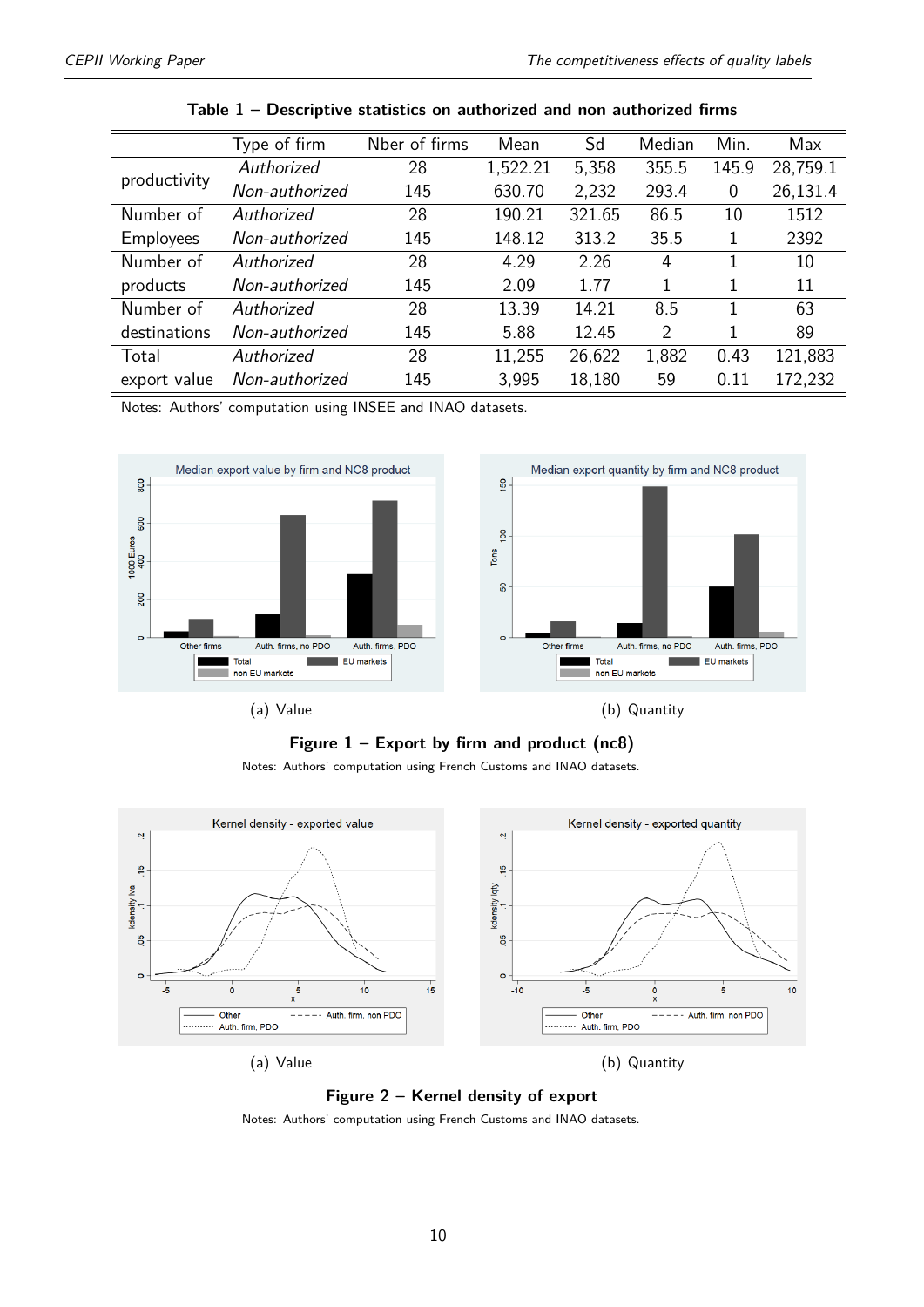<span id="page-10-0"></span>destination countries by firm and NC8 category of product. The number of destinations is higher for authorized firms exporting PDO products. For non-PDO products, differences on the number of destinations between authorized and non-authorized firms only appear on European markets.



**Figure 3 – Number of destinations by firm and product (nc8)** Notes: Authors' computation using French Customs and INAO datasets.

In Figure [4,](#page-10-1) we compute the median of trade unit value of cheese and cream products for the three categories of firms-product pairs. Contrary to the export values and the number of destinations, the unit value does not differ a lot according to the type of firms and products. Trade unit values of non-authorized firms are not different from those of authorized firms. Within PDO authorized firms, PDO products are exported at a higher price than non-labeled products, in particular on the non-European markets.

<span id="page-10-1"></span>



So far, the descriptive statistics suggest a positive role of PDO labeling in firms export performance in the cheese and cream industry. This impact appears both at the extensive and the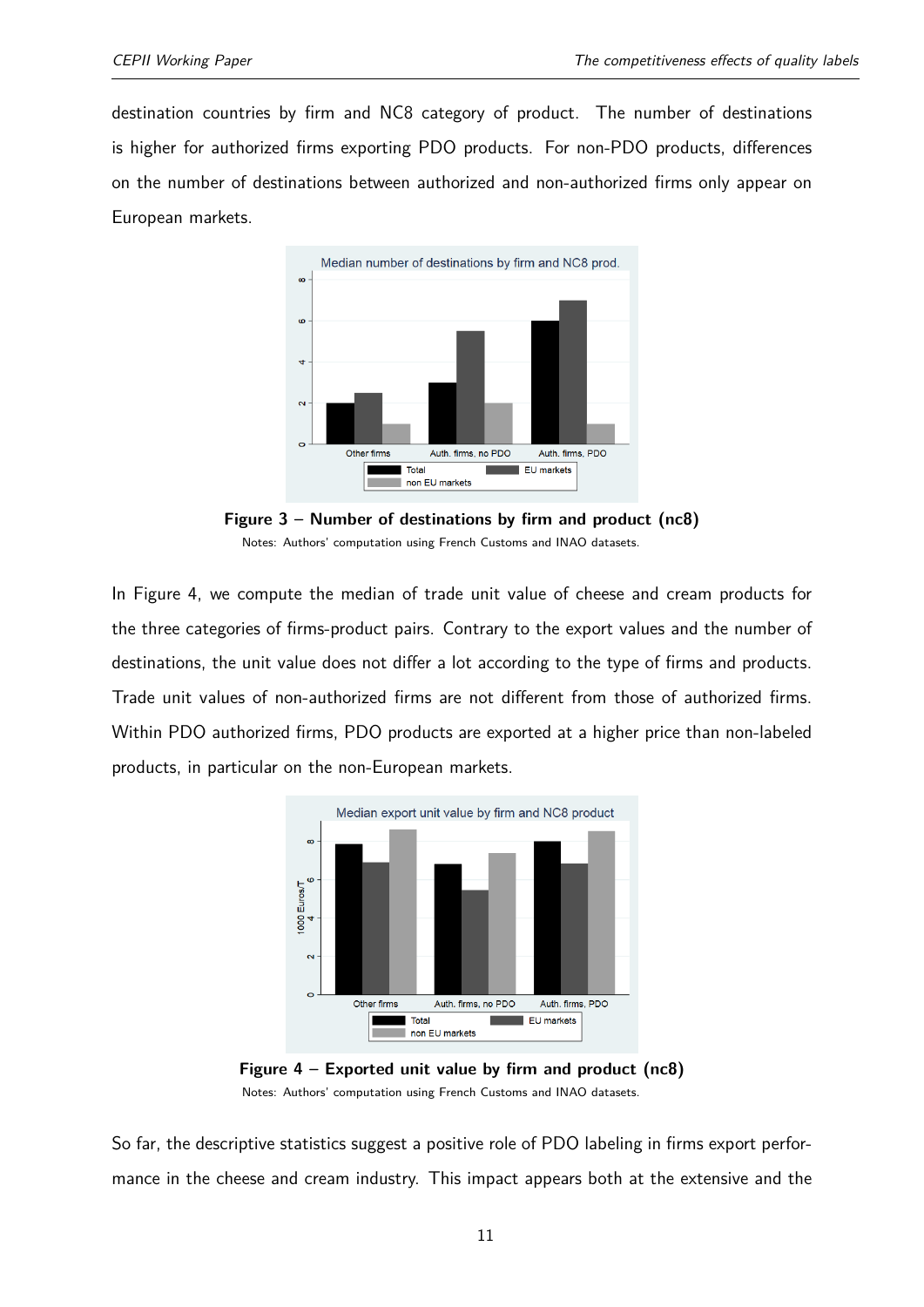intensive margins. Moreover, we observe these differences in trade margins both within and between firms. An authorized firm export more and to more destinations than non-authorized firms especially to EU markets and the value exported by an authorized firm is higher for its labeled products than for its non-labeled products.

#### **3. Empirical model and identification strategy**

The specification of our empirical model is driven by firm-based trade theory. We develop a model as a guide for our identification strategy. It assumes that on the one hand, consumer may be more willing to pay for a food product with a PDO label because he perceives this product as a higher quality one. On the other hand, the binding quality requirements associated with PDO labeling generate higher production costs at firm level and thus induce higher prices. This theoretical framework allows us to explicit the ambiguous role of PDO labeling on the probability of exporting (the extensive margin of trade) and the level of export quantity (the intensive margin of trade).

#### **3.1. Theoretical framework**

We develop a structural gravity model based on constant elasticity of substitution (CES) expenditure structure to estimate the impact of PDO labeling on export performance at firm level. More precisely, consumers are assumed to have identical Cobb-Douglas preferences over differentiated products  $U_j\,=\,\Pi_kU_{jk}^{\delta_{jk}}$  where  $U_j^k$  is a strictly increasing and strictly concave upper-tier utility function that is twice continuously differentiable in all its arguments and *δjk* is the standard expenditure shares with  $\sum_k \delta_{jk} = 1.$  The utility resulting from the consumption of each differentiated good is given by :

$$
U_{jk} = \left[\sum_{i} \int_{\Omega_{ik}} \left[\lambda_{ijk}(v) q(v)\right]^{\frac{\varepsilon^k - 1}{\varepsilon^k}} dv\right]^{\frac{\varepsilon^k}{\varepsilon^k - 1}}
$$
(1)

where *q*(*v*) is the quantity purchased for each variety of product *k*, Ω*ik* is the set of varieties of product  $k$  available in country  $j$  and produced in country  $i, \varepsilon^k > 1$  is the substitution elasticity between varieties and *λijk*(*v*) is the quality perceived by consumers living in country *j* for variety *v* of product *k* imported from country *i*. Consumers value (vertical) quality. Some standard calculations show that the equilibrium demand for variety *v* of product *k* in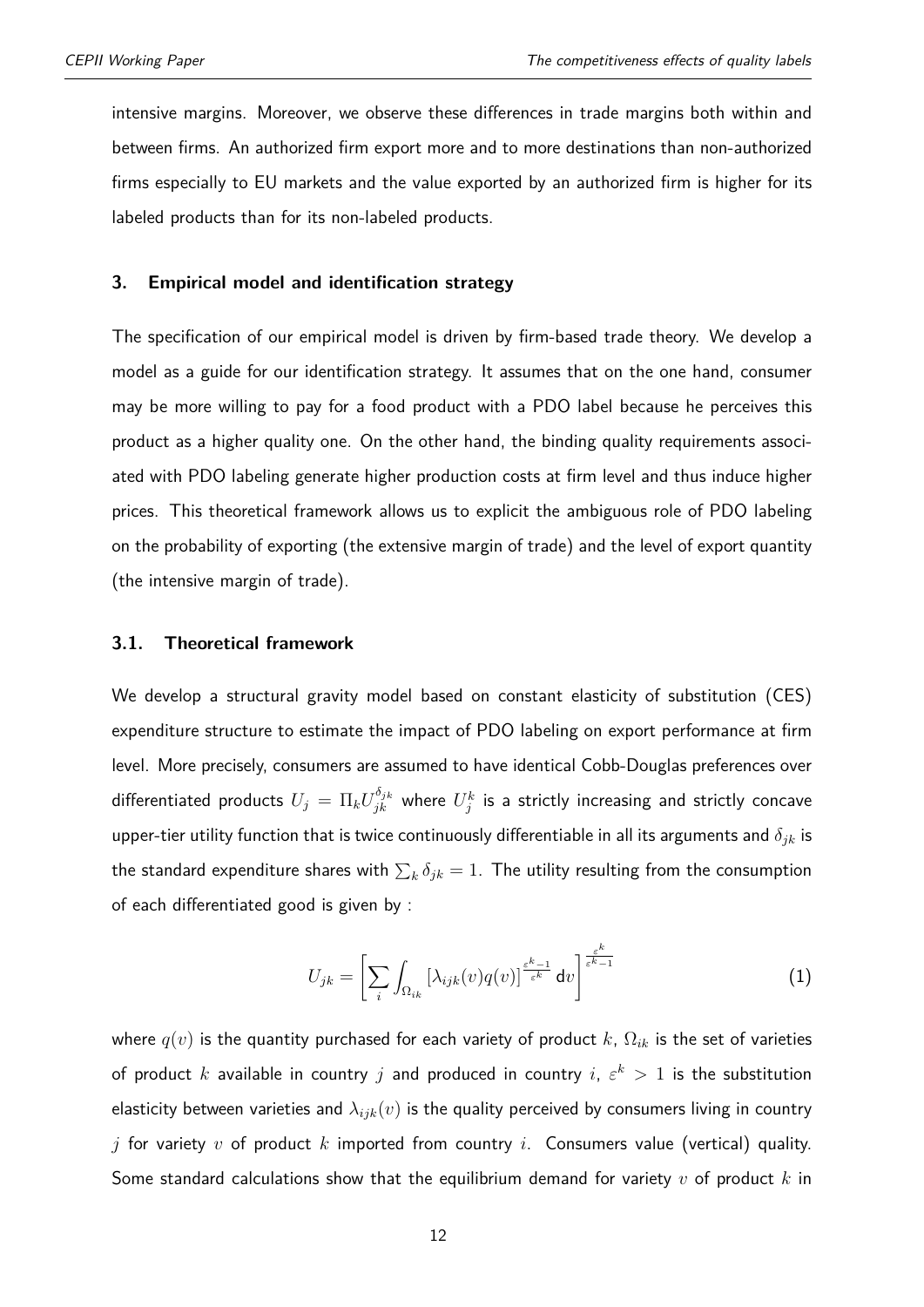<span id="page-12-0"></span>country *j* is such that:

<span id="page-12-2"></span>
$$
q_{ijk}(v) = [\lambda_{ijk}(v)]^{\varepsilon^k - 1} E_{jk} P_{jk}^{\varepsilon^k - 1} [p_{ijk}(v)]^{-\varepsilon^k}
$$
\n(2)

where *Ejk* is the amount of income allocated to the differentiated product *k* in country *j* and  $P_{jk}$  is the price index in country *j* associated with product  $k$ , defined as:

$$
P_{jk} = \left[\sum_{\ell} \int_{\Omega_{\ell j}} [p_{\ell j k}(v) / \lambda_{\ell j k}(v)]^{1-\varepsilon^{k}} dv\right]^{\frac{-1}{\varepsilon^{k}-1}}
$$
(3)

Note that the price index reacts negatively in response to an increase in quality of products. In other words, the demand for a variety decreases when the quality of products supplied by the rivals increases. We assume that foreign consumers value varieties as follows

<span id="page-12-1"></span>
$$
\lambda_{ijk}(v) = [\theta_{ik} e^{\xi_i \times \text{PDO}(v)}]^{\eta_j} \tag{4}
$$

where  $PDO(v)$  is equal to one if variety *v* of product *k* has a PDO label. If a variety belonging to product *k* is not a PDO variety then the quality is given by *θik* which is the quality of non-PDO product *k* from country *i*. Parameters *ξ<sup>i</sup>* is a quality shifter associated with PDO labeling and *η<sup>j</sup>* represents the consumer quality valuation of product *k* in country  $j$ . Note that  $\zeta_{ij}\equiv \xi_i\times \eta_j$  is the elasticity of perceived quality by consumers living in country *j* to PDO labeling from country *i*.

We now describe production technology and market structure. Firms produce under monopolistic competition and can be multi-product. Consistently, in the empirical section, we take the firm-product pair (variety) as the basic unit of our analysis. However, each variety is provided by a single producer. Technology is such that the marginal cost of firm *f* located in country *i* associated with its variety of product *k* and exported to country *j* is given by

$$
c_{fijk} = \omega_f i(\theta_{ik})^{\alpha_i} e^{\beta_i \text{PD} \text{O}_{fik}} \tau_{ijk} / \varphi_{fik} \tag{5}
$$

where  $\omega_f i$  is a price index of inputs used by firm  $f$  and  $\tau_{ijk}$  represents trade costs for product  $k$  shipped from country  $i$  to country  $j$ . The variable  $(\theta_{ik})^{\alpha_i}$  with  $\alpha_i\geq 0$  can be interpreted as a cost shifter due to product quality without PDO label while *e <sup>β</sup>i*PDO*f ik* is an additional cost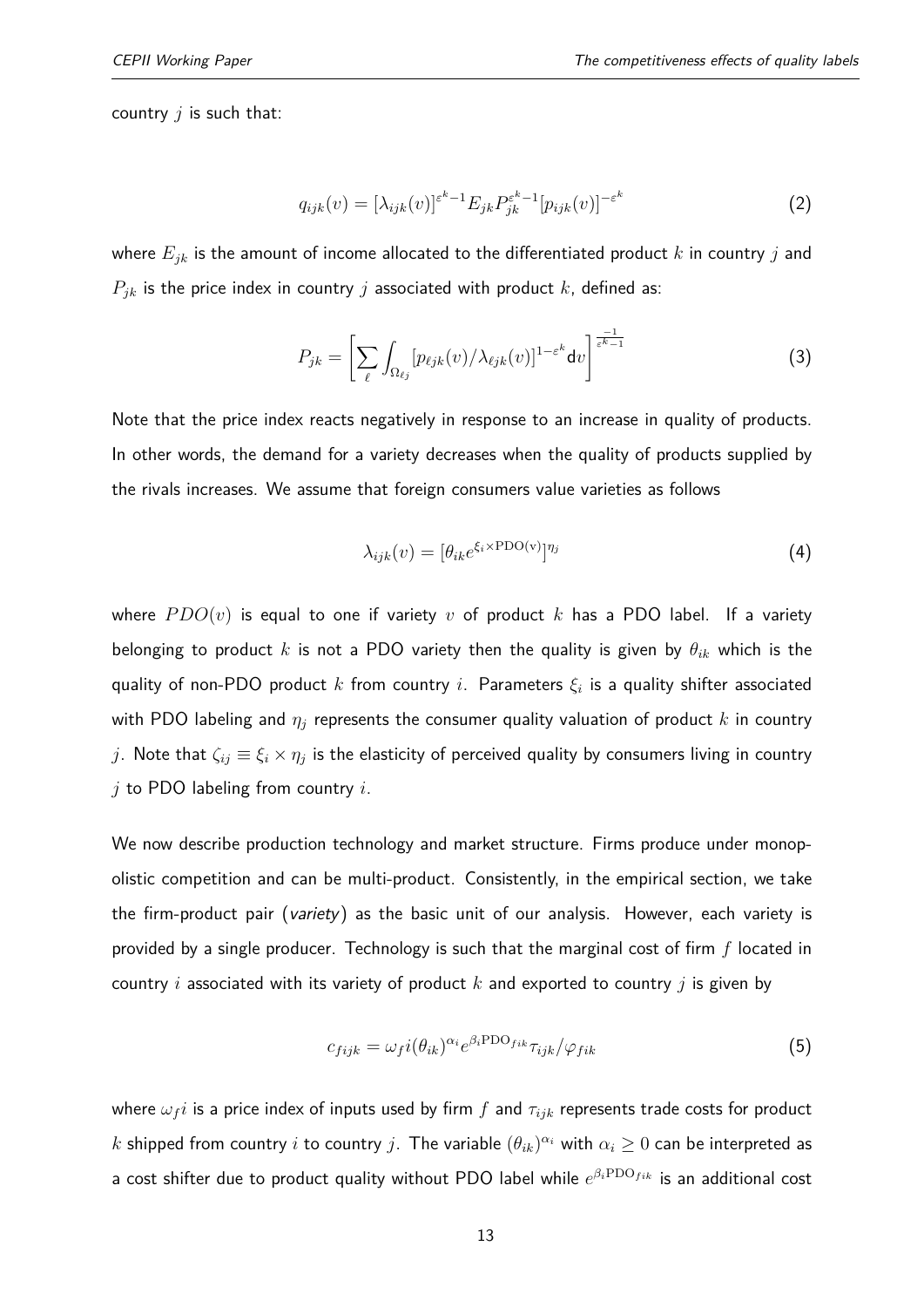shifter due to PDO labeling. The parameter *β<sup>i</sup>* can be interpreted as the cost elasticity of PDO labeling. Higher marginal costs can be caused by a more thorough selection of ingredients and/or additional production tasks. Note that  $PDO<sub>fix</sub> = 1$  if firm f has a PDO certification for a variety of product *k* and  $\text{PDO}_{fik} = 0$  otherwise. Hence,  $\text{PDO}_{fik} = \text{PDO}_{v}$  since each variety of product *k* is supplied by a single firm. In other words, the variety labeled *v* is defined as a product labeled *k* supplied by a firm labeled *f*.

The variable  $\varphi_{fik}$  is the productivity of firm *f* producing product *k*. We also consider that the multi-product firm has a core competence product which it produces at lowest cost. Adding more products incurs additional costs as it pulls a firm away from its core competency (Eckel and Neary, 2010; Mayer et al., 2014). An additional product entails a decrease in productivity as follows :  $\varphi_{fik} = \varphi_{fi} \times \text{Rank}_{fik}^{-\gamma}$  with  $\gamma > 0$  and  $\varphi_{fi}$  the productivity in producing the core product and  $\mathrm{Rank}_{fik}$  the rank of product  $k$  within the product line of firm  $f.^5$  $f.^5$  Thus the marginal production cost increases with the number of varieties supplied by the manufacturer. Note that we fall back on the "standard" firm-based theory when  $\beta = 0$ ,  $\alpha = 0$  and  $\gamma = 0$ .

As the marginal cost is assumed to be independent from output size, the profit of the firm producing variety *v* located in country *i* can be written as follows:

$$
\pi_{fi} = \sum_{j} \sum_{k} \pi_{fijk} \quad \text{with } \pi_{fijk} = p_{fijk} q_{fijk} - c_{fijk} q_{fijk} - \phi_{fijk} \tag{6}
$$

where  $\phi_{fijk}$  is a fixed cost associated with exporting product *k* from country *i* to country *j* incurred by firm *f*. The profit-maximizing prices are

<span id="page-13-0"></span>
$$
p_{fijk} = \frac{\varepsilon^k}{\varepsilon^k - 1} \frac{\omega_{fi}(\theta_{ik})^{\alpha_i} e^{\beta_i \text{PDO}_{fik}} \tau_{ijk}}{\varphi_{fi} \text{Rank}_{fik}^{-\gamma}}
$$
(7)

Hence, as expected, firms charge a markup  $(\varepsilon^k/(\varepsilon^k-1))$  over its marginal cost  $(c_{fijk})$ .

#### <span id="page-13-1"></span>**3.2. PDO labeling, price and perceived quality**

Our first objective is to check whether exporters of PDO products can charge a price premium, compared to non-PDO product. As we have information on unit value, a proxy for price, for

<sup>&</sup>lt;sup>5</sup>Rank<sub>fik</sub> is computed as in Eckel and Neary, (2010) and Mayer et al. (2014) where products are ranked according to the descending order of their total exported value at the firm level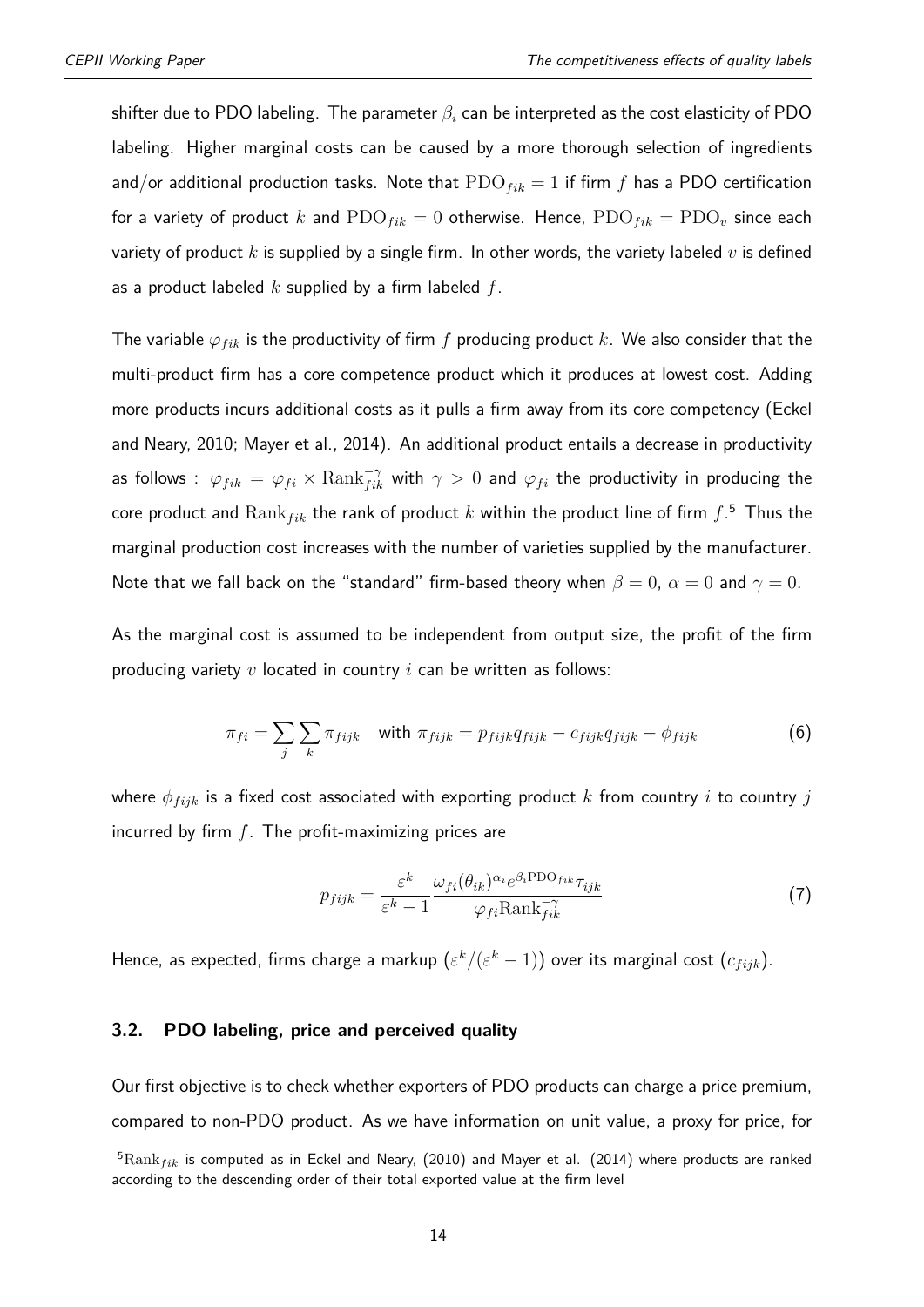each firm-destination-product triplet, we can identify the cost elasticity of PDO labeling (*β*). By using [7,](#page-13-0) we obtain the following equation to estimate

<span id="page-14-0"></span>
$$
\log p_{fjk} = \text{constant} + \beta \text{PDO}_{fk} + \gamma \text{logRank}_{fk} + \mathbf{FE}_f + \mathbf{FE}_{jk} + \nu_{fjk} \tag{8}
$$

where we drop index *i* as data concern exports of the firms located in France. The term **FE***<sup>f</sup>* is a firm fixed effect controlling for firm heterogeneity (productivity  $\varphi_{fi}$ , production factor prices  $\omega_{fi}$ ). The term  $\mathbf{FE}_{jk}$  is a destination-by-product fixed effect capturing heterogeneity in destination-product pair (trade costs *τijk*, markup, and foreign market structure). As our sample includes only one origin country (France), origin country-product fixed effects is therefore not needed. Hence, the quality cost of non-PDO products  $(\theta_{ik})^{\alpha_i}$  is captured in the constant term. The variable Rank*fk* is computed using all the products exported by the firm *f* (not only cream and cheese products as some firms also export other types of products which are not cream or cheese).

Our interest variable is *P DOfk*, a dummy variable equals to 1 if the firm *f* benefits from PDO labeling for a product *k* (defined at the NC8 level) and zero otherwise. There is only a single type of variety for a given product-firm pair  $fk$  : either a PDO variety  $( \text{PDO}_{fk} = 1)$  or a non-PDO variety  $($ PDO $_{fk} = 0$ ). It is worth noting that, when  $PDO_{fk} = 0$ , the control group is heterogeneous as it gathers two types of firms: the set of firms authorized to handle some PDO varieties and the others. Indeed, authorized firms can supply both PDO products and non-PDO products while non-authorized companies produce exclusively non-PDO products. Including firm fixed effects FE*<sup>f</sup>* avoids the biased estimates associated with price equation.

Our second objective is to check whether foreign consumers value PDO labels as quality signals on cheese products. Indeed the purpose of PDO label is to facilitate identification of food products with certified quality. To quantify the effect of PDO on product quality perceived by foreign consumers  $(\zeta_i)$ , we need to compute an index of quality at the firm-destinationproduct level. To estimate product quality from the demand side, we use the methodology developed in [Khandelwal](#page-24-3) [\(2010\)](#page-24-3). The quality for each firm-product-destination observation can be estimated by using [\(2\)](#page-12-0). For a given price in a firm-destination-product triplet, a variety with a higher quantity is assigned higher quality. The variable  $\lambda_{fjk}$  is estimated for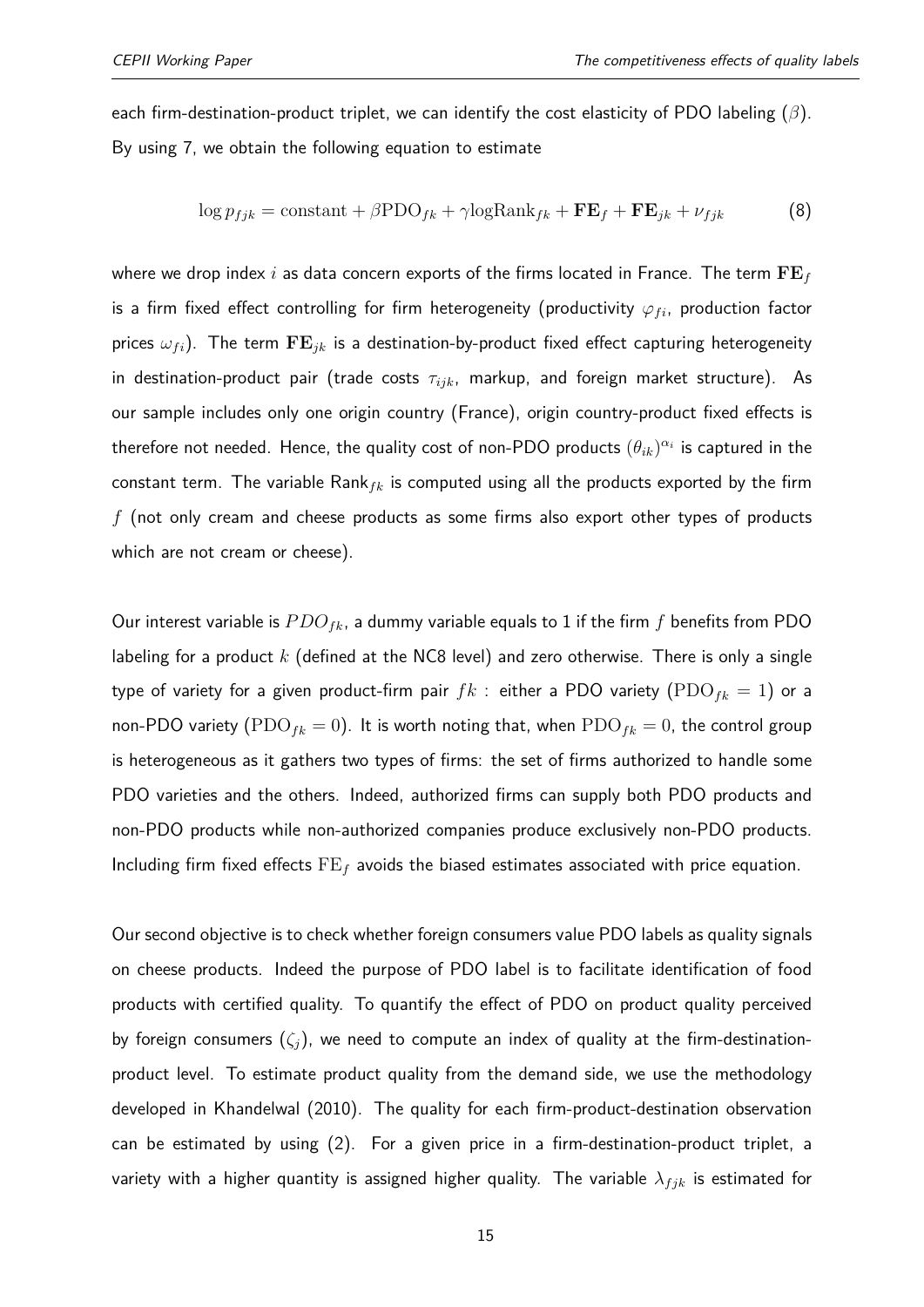each firm-destination-product observation as the residual of the following OLS regression:

$$
\log q_{fjk} + \varepsilon^k \log p_{fjk} = \mathbf{F} \mathbf{E}_{jk} + \eta_{fkj} \tag{9}
$$

with  $\mathbf{FE}_{jk}=\log\left[\theta_{ik}^{\eta_j}E_j^k(P_j^k)^{\varepsilon^k-1}\right]$ . We consider  $\varepsilon^k=5$  which corresponds to the elasticity estimates associated with cheese product reported in Ossa (2015). Hence, estimated quality perceived by foreign consumers is  $\log \hat{\lambda}_{fkj} = \hat{\eta}_{fkj}/(\varepsilon^k-1).$  Therefore, to identify the effect of PDO labeling on the perceived quality by foreign consumers, we estimate the following equation

<span id="page-15-0"></span>
$$
\log \hat{\lambda}_{fkj} = \text{constant} + \mathbf{FE}_f + \zeta_j PDO_{fk} + \nu_{fjk} \tag{10}
$$

where we have used [\(4\)](#page-12-1). Note that we do not include the variables *Rankfk* and the destinationby-product fixed effect  $\mathbf{FE}_{jk}$  in the regression [\(10\)](#page-15-0) as  $\lambda_{fkj}$  is estimated for a given price  $(p_{fjk})$ which includes the variable *Rankfk* and for a given destination-product pair. We also introduce a firm fixed effect **FE***<sup>f</sup>* in order to control for the perceived quality of all a firm's products (the firm-specific component of quality). We expect the elasticity of perceived quality by consumers living in country *j* to PDO labeling  $\hat{\zeta}_j$  to be positive and to be higher for EU countries than for the others.

#### **3.3. PDO labeling and trade margins**

The effect of PDO labeling on export margins is ambiguous according to our theoretical framework. Our objective is to disentangle the two opposite effects at works. Although our data allow us to identify which firms and products get the PDO label, we have no information about when a firm acquired the label PDO for the first time. We would have ideally liked to quantify the causal effect of PDO labeling on firm's export performance using a differencein-differences approach. By comparing the mean change in firms' export performance before and after the acquisition of the PDO label relatively to a control group, we would have been able to measure the impact of PDO labeling on firms' export performance. Since we do not have a panel dataset, we instead exploit variations across firms, for a given destination and product. It is important to note that most of the firms authorized to handle PDO are the firms which have initiated the PDO label. This means that in the French case, these firms have been involved in PDO production for a long time. To be able to catch the first authorization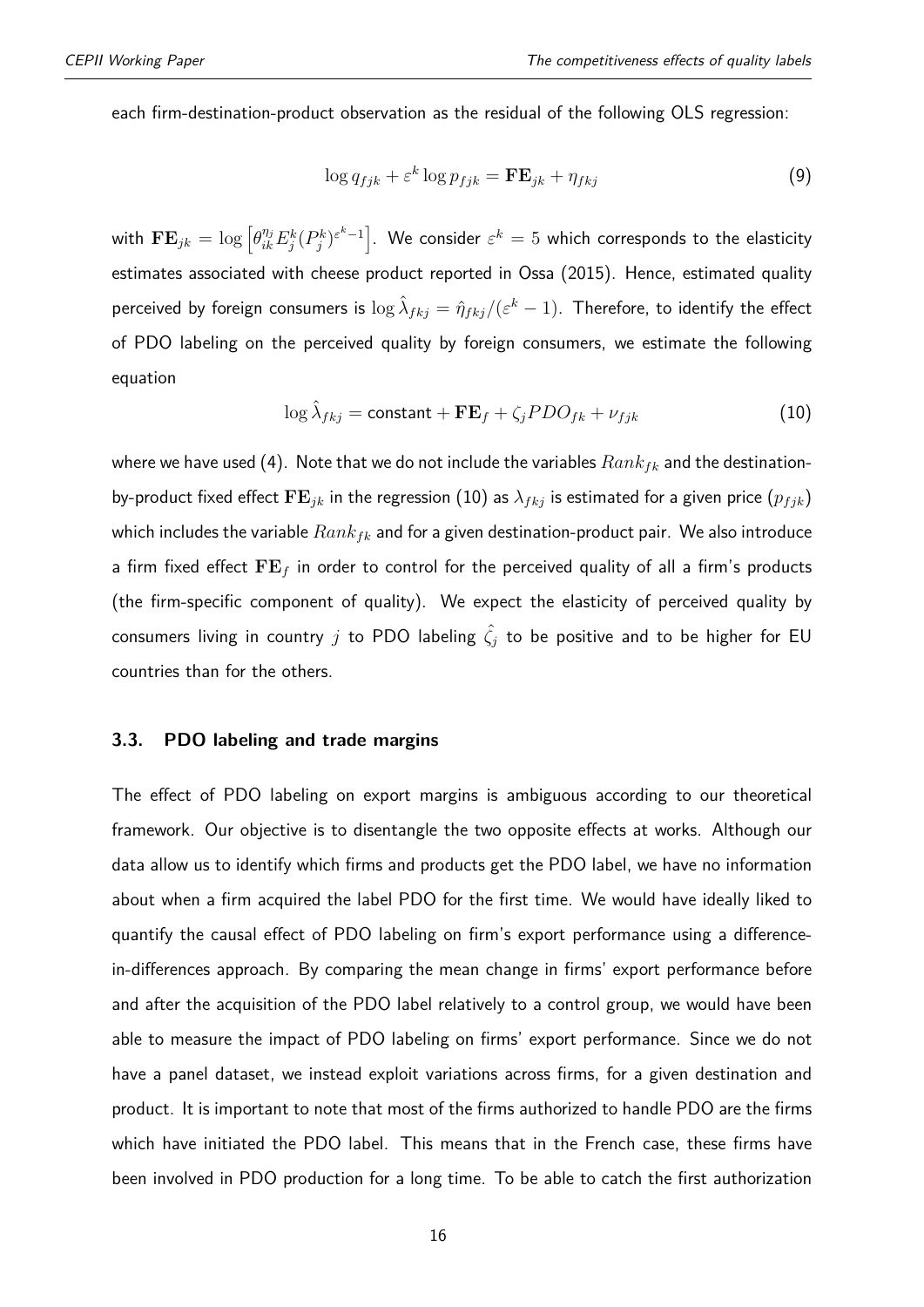to handle the PDO would require to have very long panel dataset. As already mentioned in section 2.1, most of PDO cheese and creams and especially exported ones have been created before 1995.

We first test the effect of PDO labeling on the probability of exporting product *k* to country *j*. A French firm exports if its operating profits  $\Pi_{fkj} \equiv (p_{fjk} - c_{fjk})q_{fjk} = \frac{p_{fkj}q_{fkj}}{s}$ *ε* are greater than its fixed export costs  $\phi_{fjk}$ . We assume that these fixed costs are stochastic due to firm-specific unmeasured trade frictions  $\nu_{fjk}$  with  $\phi_{fjk} = \phi_{jk}e^{-\nu_{fjk}}$  . Hence, the conditional probability that firm *f* producing product *k* exports to country *j* is

<span id="page-16-0"></span>
$$
\Pr[q_{fjk} > 0] = \Pr[\log(\Pi_{fkj} / \phi_{jk}) > -\nu_{fjk}] \tag{11}
$$

Using [\(7\)](#page-13-0), [\(4\)](#page-12-1) and [\(2\)](#page-12-0), we obtain the following equation to estimate :

$$
\log \Pi_{fkj}/\phi_{jk} = \rho_1 \text{PDO}_{fk} + \rho_2 \log \text{Rank}_{fk} + \mathbf{FE}_f + \mathbf{FE}_{jk}
$$
(12)

with  $\rho_1\equiv(\varepsilon^k-1)(\zeta_j-\beta)$  and  $\rho_2\equiv-(\varepsilon^k-1)\gamma.$  The term  $\text{FE}_{jk}$  is a destination-by-product fixed effect capturing  $E_{jk}$ ,  $P_{jk}$ ,  $\phi_{jk}$  while  $\text{FE}_f$  is a firm fixed effect capturing  $\varphi_f$  and  $\omega_f$ . The impact of PDO labeling on the probability of serving a foreign country *j* depends on the foreign consumers' attitudes towards the EU label  $(\zeta_i)$ , relatively to cost elasticity of PDO labeling (*β*). Indeed, on the one hand, PDO labeling can increase the product quality perceived by the consumers and, in turn, the demand for the PDO variety (demand effect). On the other hand, PDO labeling implies higher marginal costs and prices leading to a lower demand for the PDO variety (cost effect). This leads to an ambiguous role of PDO labeling. We expect a positive impact of PDO labeling on the export decision at least when exporting to the EU countries where consumers are more aware of quality differentiation induced by PDO than anywhere else. Under the standard assumptions, the unknown parameters could be estimated up to scale using a probit model. However, as the inclusion of fixed effects in a probit model would give rise to the incidental parameter problem, we use the conditional (fixed effects) logit model to take into account the binary nature of the dependent variable.

Second, we test the effect of PDO on intensive margins. Using [\(2\)](#page-12-0), [\(4\)](#page-12-1), and [\(7\)](#page-13-0), the logarithm of quantity exported of product *k* for firm *f* located in France to country *j* to be estimated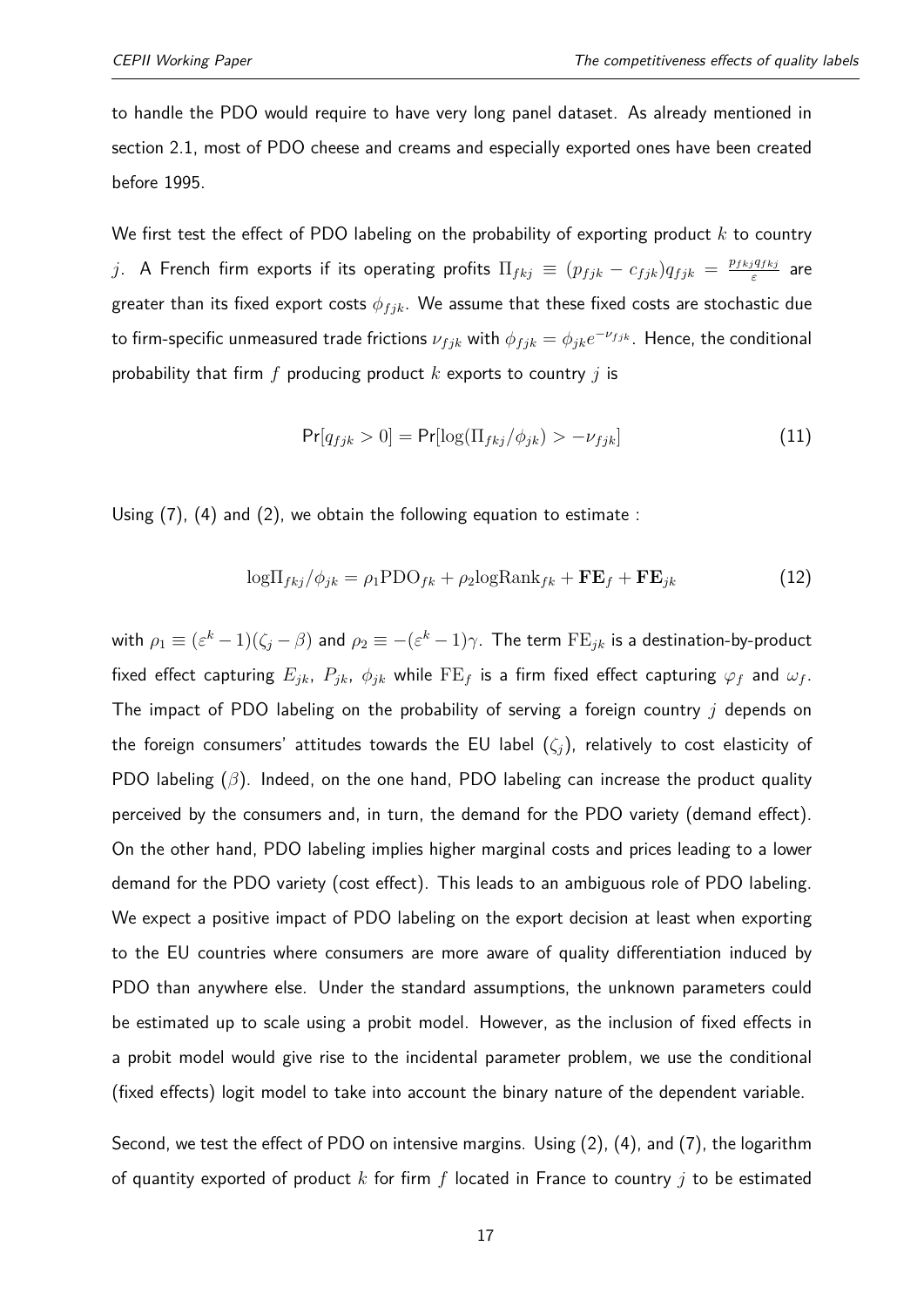is given by

<span id="page-17-0"></span>
$$
\log q_{fjk} = \mu_1 \text{PDO}_{fk} + \mu_2 \log \text{Rank}_{fk} + \mathbf{FE}_f + \mathbf{FE}_{jk} + \epsilon_{fjk} \tag{13}
$$

with  $\mu_1\equiv(\varepsilon^k-1)\zeta_j-\varepsilon^k\beta$  and  $\mu_2\equiv-\varepsilon\gamma.$  As above, the destination-by-product fixed effects *F Ejk* capture the role of all types of market size, price index, taste for NC8 products, trade barriers while the firm fixed effect (*F E<sup>f</sup>* ) capture all firm-specific determinants, such as productivity, size, and whether the firm is authorized to handle some PDO varieties. Our coefficient of interest is  $\mu_1$ . As for the extensive margin, the two opposite effects (demand effect versus cost effect) are at work. However the relative weight of the cost effect is higher in the intensive margin than in the extensive margin.

#### **4. Results**

#### **4.1. Is there a PDO premium?**

Table [2](#page-18-0) displays estimations on unit values from the equation [8.](#page-14-0) As our estimations include product-country fixed effects, we compare the unit values of firms exporting labeled products to firms providing non-labeled products for a given destination-(8-digit)product pair. The dummy *P DOfk* attracts a significant and positive coefficient (the estimated parameter *β* from the equation [8\)](#page-14-0) in column (1). PDO labeling allows firms to increase on average their price by 11*.*5%. Column (2) disentangles the effect of PDO by destination. The positive coefficients obtained both on European and non-European markets suggest that PDO products benefit from a price premium, as compared to non-PDO products, whatever the destination country.

Column (3) in Table [2](#page-18-0) explores the heterogeneity of non-European countries by differentiating countries recognizing PDO labels from the others. The PDO dummy is interacted with an dummy GI*<sup>j</sup>* equal to one whether the destination country *j* recognizes European PDO label or has similar system of geographical indications.[6](#page--1-0) The coefficient associated with *P DOfk* reported in column (3) is not significant when interacted with the dummy GI*<sup>j</sup>* , meaning that this price premium does not exist on markets with similar system of geographical labels. These results are in line with [Deselnicu et al.](#page-24-5) [\(2013\)](#page-24-5) who identify the existence of price premiums induced by PDO, but depending on the characteristics of sectors. The results we obtain on

<sup>&</sup>lt;sup>6</sup> Algeria, Bosnie-Herzegovine, Bulgaria, Burkina Faso, Congo, Costa Rica, Cuba, Macedonia, Gabon, Georgia, Haiti, Hungary, Iran , Israel, Mexico, Montenegro, Nicaragua, Peru, Moldova, Korea, Serbia, Togo, Tunisia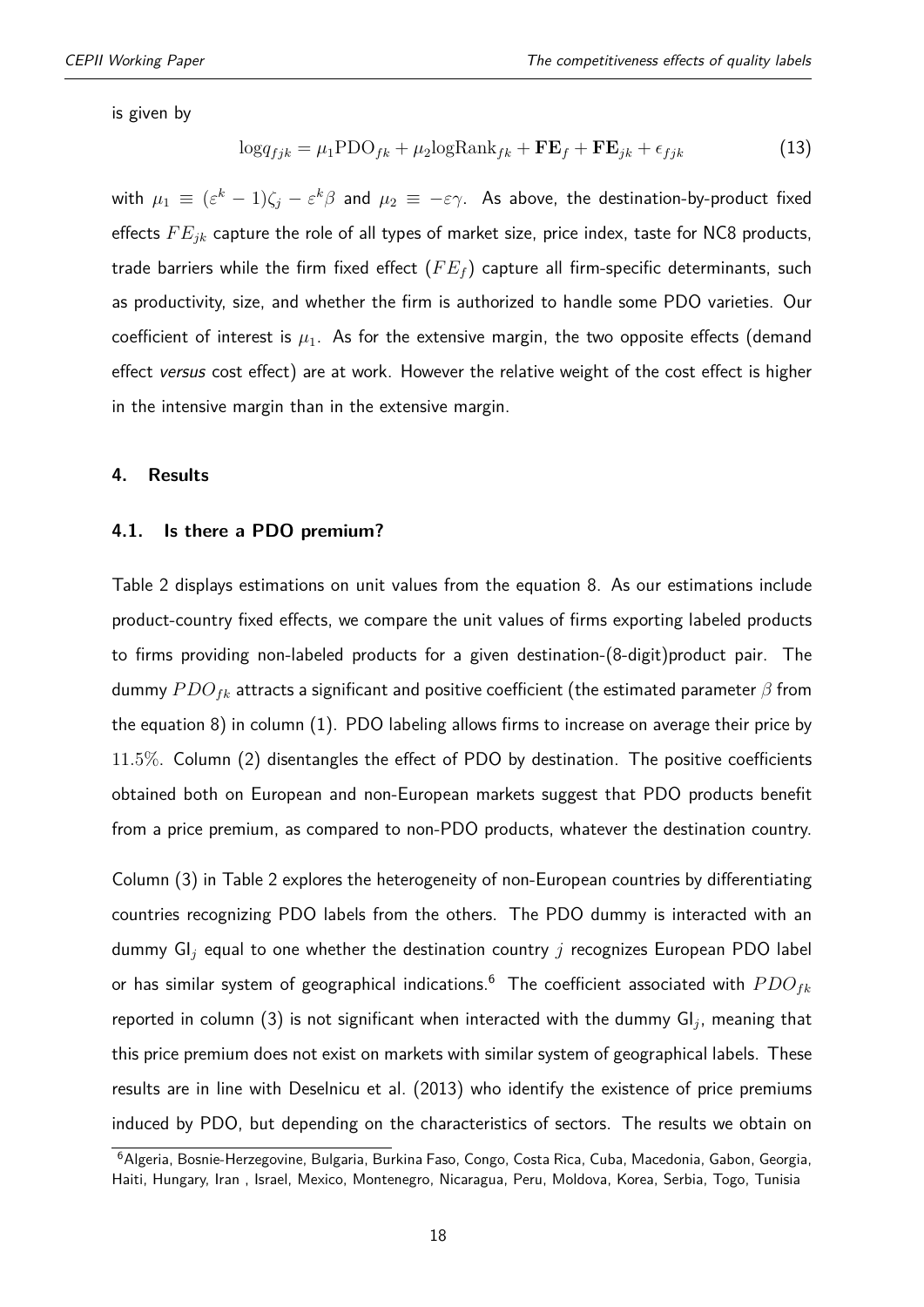<span id="page-18-0"></span>GI destinations remain puzzling.

| Dependent variable                         |           |          | $\ln uv_{fkj}$ |
|--------------------------------------------|-----------|----------|----------------|
|                                            | (1)       | (2)      | (3)            |
| $\text{PDO}_{fk}$                          | $0.115**$ |          |                |
|                                            | (0.052)   |          |                |
| In Rank $_{fk}$                            | $-0.012$  | $-0.012$ | $-0.011$       |
|                                            | (0.022)   | (0.022)  | (0.022)        |
| $\mathsf{PDO}_{fk} \times \mathsf{UE}_{j}$ |           | $0.104*$ | $0.104*$       |
|                                            |           | (0.059)  | (0.059)        |
| $\text{PDO}_{fk} \times \text{non-UE}_{i}$ |           | $0.133*$ | $0.164**$      |
|                                            |           | (0.070)  | (0.080)        |
| $\mathsf{PDO}_{fk} \times \mathsf{GI}_i$   |           |          | 0.008          |
|                                            |           |          | (0.092)        |
| Fixed effects                              | f, kj     | f, kj    | f, kj          |
| N                                          | 2,365     | 2,365    | 2,365          |
| r2                                         | 0.71      | 0.71     | 0.72           |

**Table 2 – Effect of PDO on trade patterns- trade unit values**

Notes: Standard errors in parentheses. \* *p <* 0*.*10, \*\* *p <* 0*.*05, \*\*\* *p <* 0*.*01.

Standard errors are clustered at the destination-8-digit-product level

*Rankfk* are computed using all the products exported by the firm *f* (not only cream and cheese product).

Table [3](#page-19-0) show the results of the estimation of the equation [10](#page-15-0) on the perceived quality, estimated following the Khandelwal's methodology presented in section [3.2.](#page-13-1) The estimated parameter  $\zeta_i$  which is the coefficient of the variable PDO<sub>fk</sub> is positive in column (1), suggesting that PDO products are, on average, considered as a product of higher quality by consumers, as compared to non PDO products. This results holds both on European and non European markets as  $\zeta_j^{UE}$  and  $\zeta_j^{non-UE}$  are positive and significant in column (2), but not on countries with geographical indications in column (3). This latter result is consistent with those of table [2,](#page-18-0) suggesting that PDO labeled French cheeses do not benefit from price premium on these markets. We do some sensitivity analysis by using different values of  $\varepsilon^k$  (see Table [.1](#page-28-0) in Appendix A). Our results remain valid.

#### **4.2. Does PDO labeling improve export performance?**

Our results highlight an ambiguous role of PDO labeling because of two opposite effects; consumers can perceive an increase in quality for PDO labeling products but the PDO labeling also implies higher price and, in turn, lower demand. We therefore expect a positive impact of PDO labeling on the export decision at least when exporting to the EU countries where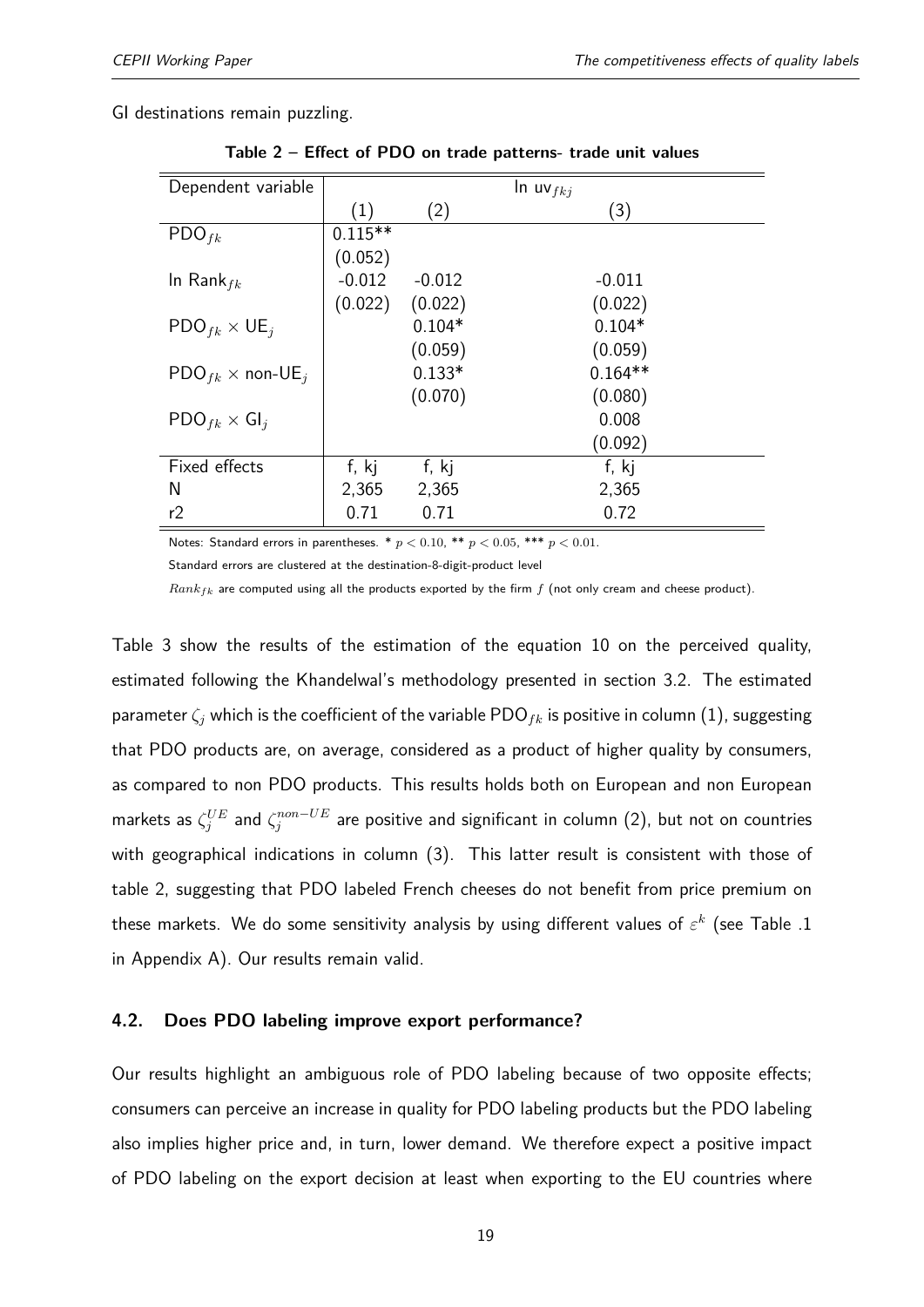<span id="page-19-0"></span>

| Dependent variable                             |            | In Qual $_{fki}$ |            |
|------------------------------------------------|------------|------------------|------------|
|                                                | (1)        | (2)              | (3)        |
| $\text{PDO}_{fk}$                              | $0.140***$ |                  |            |
|                                                | (0.077)    |                  |            |
| $\mathsf{PDO}_{fk} \times \mathsf{UE}_{i}$     |            | $0.157**$        | $0.157**$  |
|                                                |            | (0.05)           | (0.05)     |
| $\mathsf{PDO}_{fk} \times \mathsf{non-UE}_{i}$ |            | $0.112**$        | $0.121***$ |
|                                                |            | (0.095)          | (0.094)    |
| $\mathsf{PDO}_{fk} \times \mathsf{GI}_j$       |            |                  | 0.074      |
|                                                |            |                  | (0.125)    |
| Fixed effects                                  | f          | f                | f          |
| N                                              | 2,365      | 2,365            | 2,365      |
| r2                                             | 0.19       | 0.19             | 0.19       |

**Table 3 – Effect of PDO on trade patterns- quality**

Notes: Standard errors in parentheses.  $* p < 0.10$ ,  $** p < 0.05$ ,  $*** p < 0.01$ . Standard errors are clustered at the destination-8-digit-product level

consumers are more aware of this quality scheme.

Table [4](#page-21-0) reports our estimates of equation [12.](#page-16-0) The dependent variable is the decision to export (i.e. a dummy indicating whether the firm exports a given product to a given destination). Remember that our estimations compare export decision of firms selling labeled products to firms providing non-labeled products for a given destination-product pair. For the extensive margin, we find that the demand effect is higher than the cost one. The dummy *P DOfk* exhibits a positive coefficient in column (1). This result means that for a given productdestination pair, benefiting from a PDO labeling entails a higher probability to be exported. In column (2), we distinguish the impact of labeling according to the destination, assuming that the impact of PDO may be different within the European Union, as this label is defined at the community level and benefits from a legal protection in this area. Only the interacted variable  $PDO<sub>fk</sub> × UE<sub>i</sub>$  has a positive and significant coefficient, meaning that PDO labels increase the probability of products to be exported only towards European markets. In column (3), the PDO dummy is interacted with the dummy GI*<sup>j</sup>* . The coefficient of the interacted variable is positive and significative while the coefficient relating to other non-European countries remains non significant. PDO labeling favors the entry of French cheese producers on the European market and on countries with a similar policy of denomination of origin of food products, but not on the other countries.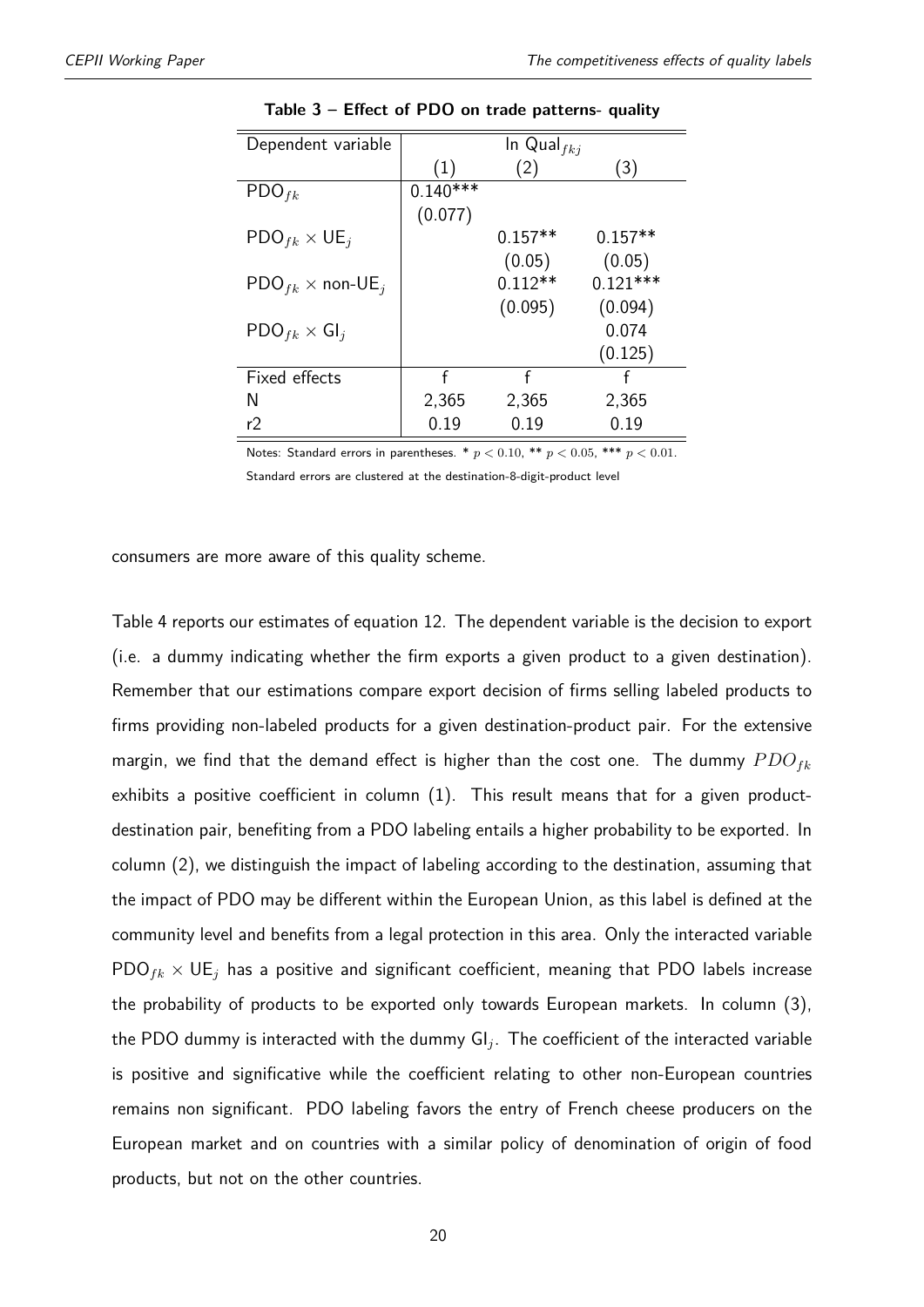In all columns of table [4,](#page-21-0) the variable ln Rank*fk* controls for the rank of the product *k* in the exports of the firm *f*. It has a negative coefficient, as expected : the export performance of a firm is lower for products that do not corresponds to its core business. Column (4) estimates the impact PDO labeling  $PDO_{fjk}$  according to the rank of the product  $k$ . It shows that the positive effect of PDO labels on the probability of export occurs whatever the rank of the exported product within the firm in the case of the European market, but only when the exported products has a rank under 4 in the case of GI destinations. PDO labeling help firms to reach new markets recognizing geographical indicators, only when the product is among the main products exported by the firm.

The table [5](#page-22-0) follows the same specification than table [4](#page-21-0) but with the logarithm of the quantity exported as explained variable (the intensive margin of trade). This table reports the estimated parameters  $\hat{\mu}_1$  and  $\hat{\mu}_2$  from equation [13.](#page-17-0) The estimated parameter  $\hat{\mu}_1$  (the coefficient of the PDO dummy) is not significant in any specification whereas the estimated parameter  $\hat{\mu}_2$  (the coefficient of the variable ln Rank*fk*) is negative and significant in all columns. The two effects of PDO labeling (demand and cost effects) are offsetting each other at the intensive margin. Our result suggests that PDO products entail better export performance in the cheese industry but only at the extensive margin. PDO labeling may favor the entry on new markets on European markets and on countries with similar system of labeling, but do not have any impact on the volume of trade.<sup>[7](#page--1-0)</sup>

We consider a counterfactual analysis to assess the impact of PDO labeling on exports at the intensive margin for a given price. We evaluate the expected change in export if consumers of non-EU countries value PDO label as much as EU consumers (*e.g.*,  $\zeta_j^{\text{non-EU}}=\hat{\zeta}_j^{\text{EU}}=0.157$ instead of  $\zeta^{\mathsf{non-EU}}_j = 0.121)$  Using [\(2\)](#page-12-0) and [\(4\)](#page-12-1) as well as our estimates, if consumers of non-EU countries value PDO label as much as European consumers , then the export quantity of firms supplying a PDO product would increase by

$$
\frac{q_{fjk}(\zeta_j^{\text{non-EU}} = \hat{\zeta}_j^{\text{EU}})}{q_{fjk}(\zeta_j^{\text{non-EU}} = \hat{\zeta}_j^{\text{non-EU}})} - 1 = \frac{e^{(\varepsilon^k - 1)\hat{\zeta}_j^{\text{EU}} \text{PDO}_{fk}}}{e^{(\varepsilon^k - 1)\hat{\zeta}_j^{\text{non-EU}} \text{PDO}_{fk}}} - 1 \cong 0,114
$$
\n(14)

It follows that PDO cheese exports at the intensive margin would increase by 11*.*4% if non-EU consumers value PDO label as much as EU consumers. Note that this counterfact ual analysis

<sup>7</sup>Using a PPML model, we confirm our results at the extensive margin (see Table [.2](#page-29-0) in Appendix A).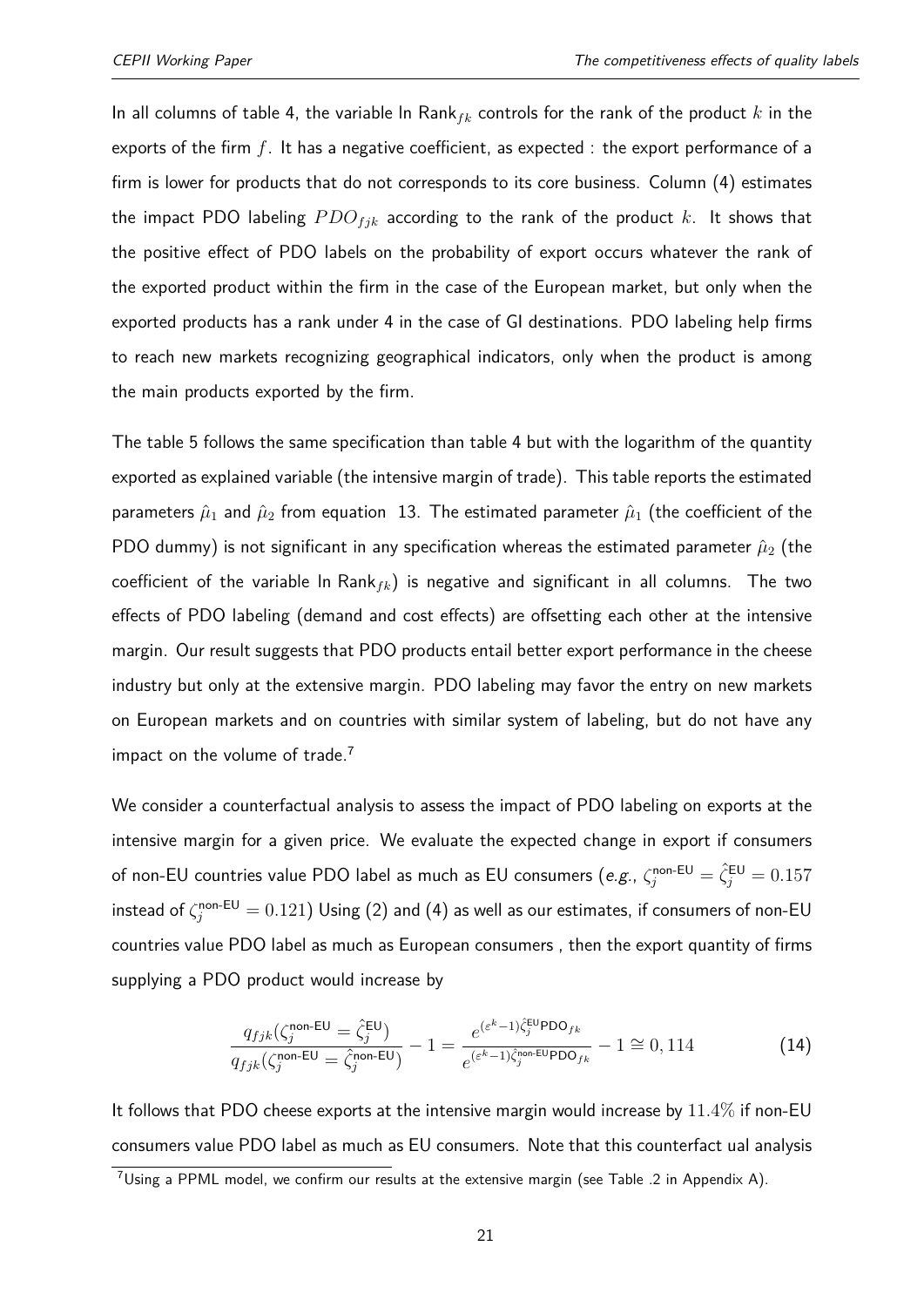focuses on partial effect of PDO labeling. Indeed, we neglect its effect through the price index (see [3\)](#page-12-2) as our estimations consider a destination-by-product fixed effect (for a given price index). However, the mass of products with a PDO label is very low in each foreign county so that general equilibrium effects can be disregarded.

| Dependent variable                                                              |             |             | $X_{fkj}$           |             |
|---------------------------------------------------------------------------------|-------------|-------------|---------------------|-------------|
|                                                                                 | (1)         | (2)         | (3)                 | (4)         |
| $\text{PDO}_{fk}$                                                               | $0.539***$  |             |                     |             |
|                                                                                 | (0.113)     |             |                     |             |
| In Rank $_{fk}$                                                                 | $-0.950***$ | $-0.947***$ | $-0.949***$         | $-0.911***$ |
|                                                                                 | (0.060)     |             | $(0.061)$ $(0.061)$ | (0.062)     |
| $\mathsf{PDO}_{fk} \times \mathsf{UE}_{j}$                                      |             | $0.855***$  | $0.867***$          |             |
|                                                                                 |             |             | $(0.143)$ $(0.144)$ |             |
| $\mathsf{PDO}_{fk} \times \mathsf{non-UE}_{j}$                                  |             | 0.167       | $-0.019$            |             |
|                                                                                 |             | (0.159)     | (0.167)             |             |
| $\mathsf{PDO}_{fk} \times \mathsf{GI}_i$                                        |             |             | $1.447***$          |             |
|                                                                                 |             |             | (0.369)             |             |
| $\mathsf{PDO}_{fk} \times \mathsf{UE}_{j} \times \mathsf{Rank}_{fk}^{1-3}$      |             |             |                     | 1.316***    |
|                                                                                 |             |             |                     | (0.180)     |
| $\mathsf{PDO}_{fk} \times \mathsf{UE}_{j} \times \mathsf{Rank}_{fk}^{4-15}$     |             |             |                     | 0.259       |
|                                                                                 |             |             |                     | (0.215)     |
| $\mathsf{PDO}_{fk} \times \mathsf{non-UE}_{j} \times \mathsf{Rank}_{fk}^{1-3}$  |             |             |                     | 0.008       |
|                                                                                 |             |             |                     | (0.205)     |
| $\mathsf{PDO}_{fk} \times \mathsf{non-UE}_{j} \times \mathsf{Rank}_{fk}^{4-15}$ |             |             |                     | 0.103       |
|                                                                                 |             |             |                     | (0.268)     |
| $\mathsf{PDO}_{fk} \times \mathsf{GI}_j \times \mathsf{Rank}_{fk}^{1-3}$        |             |             |                     | $1.641***$  |
|                                                                                 |             |             |                     | (0.425)     |
| $\mathsf{PDO}_{fk} \times \mathsf{GI}_j \times \mathsf{Rank}_{fk}^{4-15}$       |             |             |                     | $1.305*$    |
|                                                                                 |             |             |                     | (0.682)     |
| N                                                                               | 26317       | 26317       | 26317               | 26317       |

<span id="page-21-0"></span>**Table 4 – Effect of PDO on trade patterns - extensive margin - clogit model**

Notes: Standard errors in parentheses.  $* p < 0.10$ ,  $** p < 0.05$ ,  $*** p < 0.01$ .

Standard errors are clustered at the destination-8-digit-product level

*Rankfk* are computed using all the products exported by the firm *f* (not only cream and cheese product).

#### **5. Conclusion**

Our results confirm that consumers value PDO label as a quality signal, whatever the markets. PDO products can charge higher prices. Our estimations also highlight the export competitiveness role of PDO labeling in the French cheese industry as benefiting from labels allows firms to reach new markets (in particular inside the EU). The increasing number of bilateral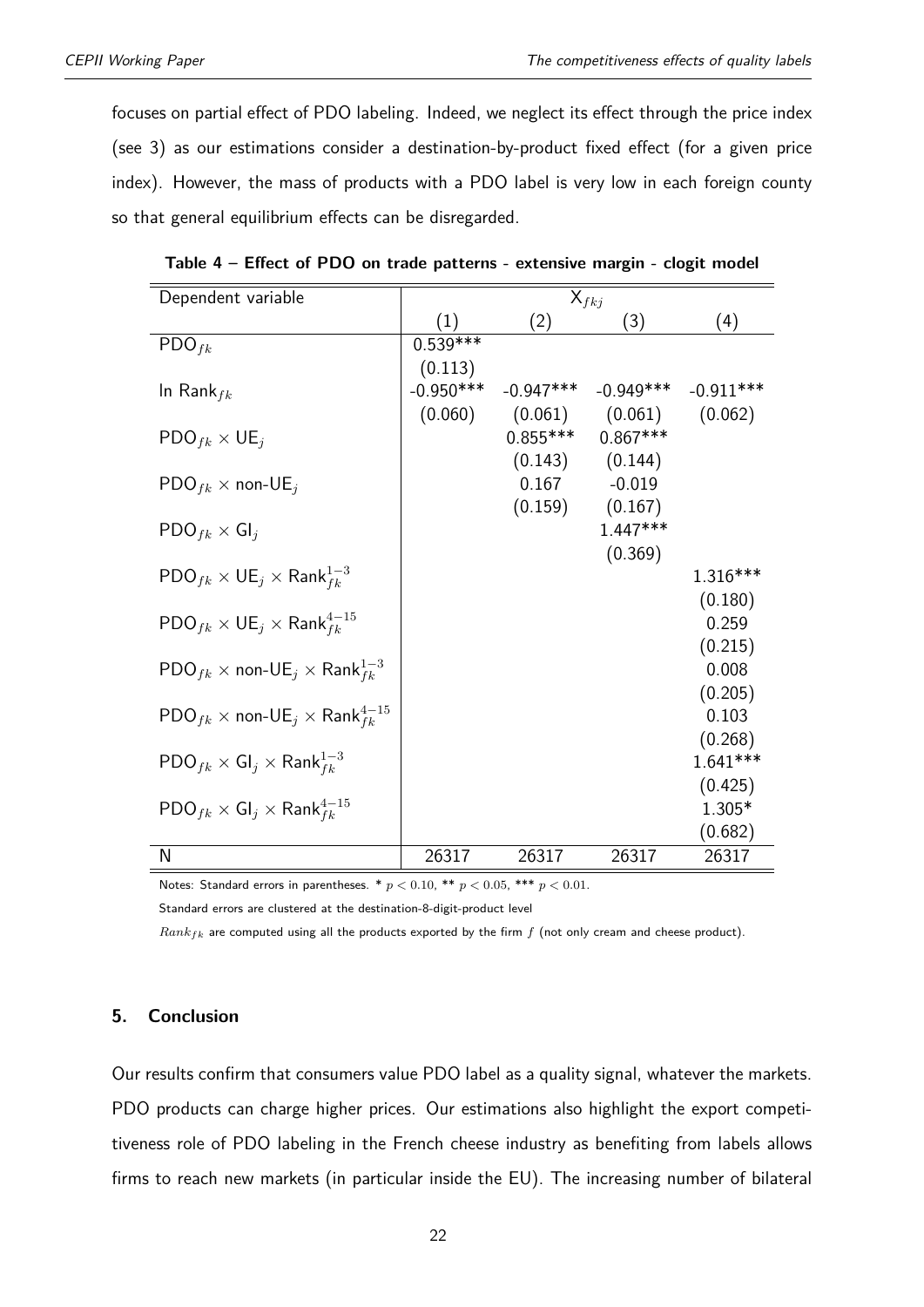<span id="page-22-0"></span>

| Dependent variable                                                              |             | In $Q_{fkj}$ |                         |                     |
|---------------------------------------------------------------------------------|-------------|--------------|-------------------------|---------------------|
|                                                                                 | (1)         | (2)          | (3)                     | (4)                 |
| $\text{PDO}_{fk}$                                                               | 0.141       |              |                         |                     |
|                                                                                 | (0.247)     |              |                         |                     |
| $Rank_{fk}$                                                                     | $-1.387***$ | $-1.387***$  | $-1.391***$ $-1.382***$ |                     |
|                                                                                 | (0.12)      | (0.12)       | (0.121)                 | (0.118)             |
| $\mathsf{PDO}_{fk} \times \mathsf{UE}_{j}$                                      |             | 0.227        | 0.23                    |                     |
|                                                                                 |             | (0.3)        | (0.299)                 |                     |
| $\mathsf{PDO}_{fk} \times \mathsf{non-UE}_{j}$                                  |             | $-0.008$     | $-0.189$                |                     |
|                                                                                 |             | (0.365)      | (0.376)                 |                     |
| $\mathsf{PDO}_{fk} \times \mathsf{GI}_j$                                        |             |              | 0.73                    |                     |
|                                                                                 |             |              | (1.016)                 |                     |
| $\mathsf{PDO}_{fk} \times \mathsf{UE}_{i} \times \mathsf{Rank}_{fk}^{1-3}$      |             |              |                         | 0.374               |
|                                                                                 |             |              |                         | (0.340)<br>$-0.242$ |
| $\mathsf{PDO}_{fk} \times \mathsf{UE}_{j} \times \mathsf{Rank}_{fk}^{4-15}$     |             |              |                         | (0.660)             |
| $\mathsf{PDO}_{fk} \times \mathsf{non-UE}_{j} \times \mathsf{Rank}_{fk}^{1-3}$  |             |              |                         | $-0.420$            |
|                                                                                 |             |              |                         | (0.475)             |
| $\mathsf{PDO}_{fk} \times \mathsf{non-UE}_{j} \times \mathsf{Rank}_{fk}^{4-15}$ |             |              |                         | 0.466               |
|                                                                                 |             |              |                         | (0.619)             |
| $\mathsf{PDO}_{fk} \times \mathsf{GI}_j \times \mathsf{Rank}_{fk}^{1-3}$        |             |              |                         | 0.734               |
|                                                                                 |             |              |                         | (1.246)             |
| $\mathsf{PDO}_{fk} \times \mathsf{GI}_j \times \mathsf{Rank}_{fk}^{4-15}$       |             |              |                         | 0.795               |
|                                                                                 |             |              |                         | (0.969)             |
| Fixed effects                                                                   | f, kj       | f, kj        | f, kj                   | f, kj               |
| N                                                                               | 2365        | 2365         | 2365                    | 2365                |
| r2                                                                              | 0.67        | 0.67         | 0.67                    | 0.67                |

**Table 5 – Effect of PDO on trade patterns- intensive margin**

Notes: Standard errors in parentheses. \* *p <* 0*.*10, \*\* *p <* 0*.*05, \*\*\* *p <* 0*.*01.

Standard errors are clustered at the destination-8-digit-product level

*Rankfk* are computed using all the products exported by the firm *f* (not only cream and cheese product).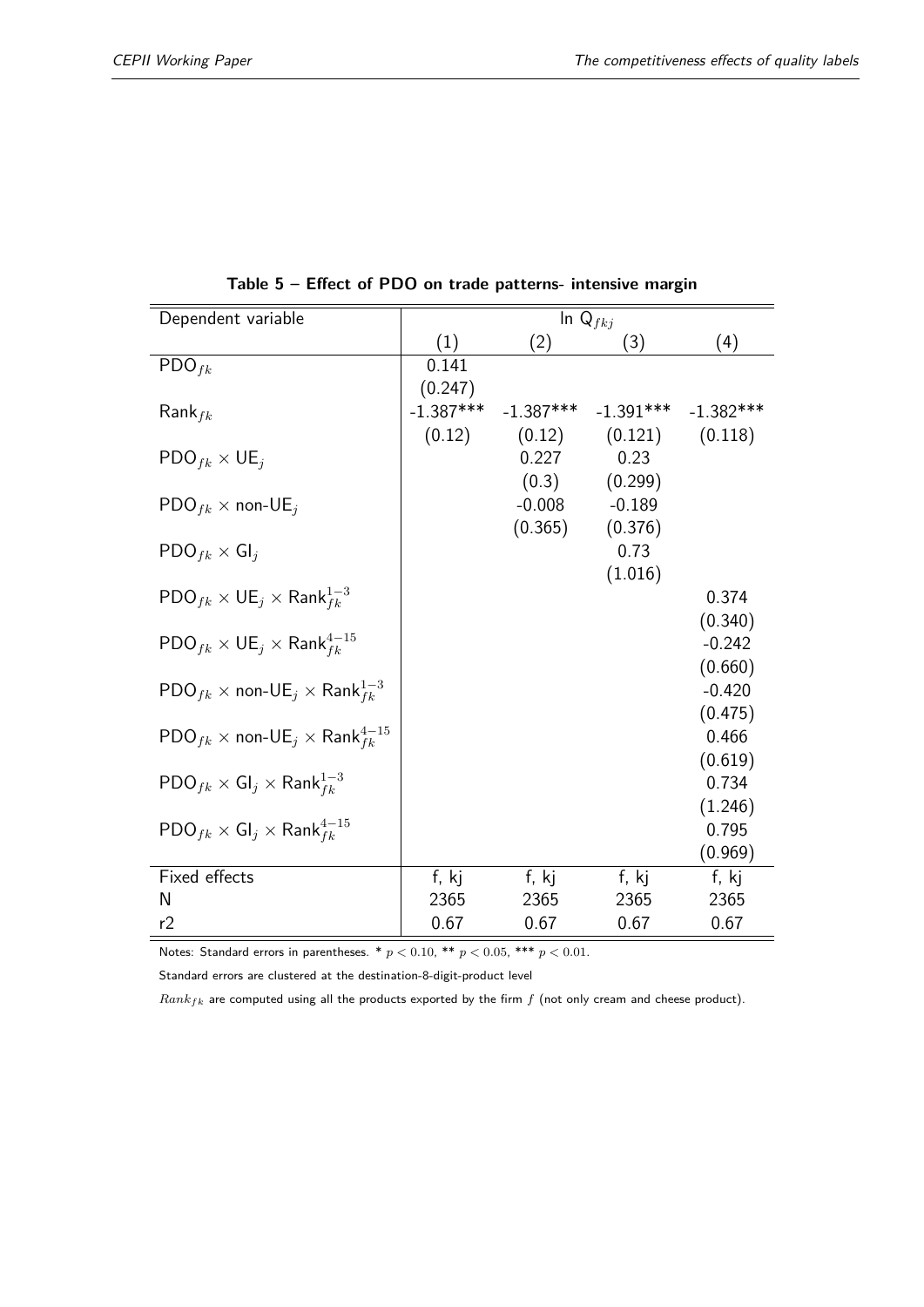new generation agreements (as the CETA between Canada and the EU or the Japan-EU FTA) can thus be seen as an opportunity for EU producers to increase their market access. However, the non significant impact of PDO on other markets and on the volume of trade in general raise the issue of the need to strengthen identification and protection of PDO out of the community market.

Our work argues in favor of the inclusion of GI aspects in international trade agreements. The recognition of lists of PDO products by Canada and Japan in the framework of the CETA and the EU-Japan FTA will offer interesting case studies to evaluate the impact of such agreement.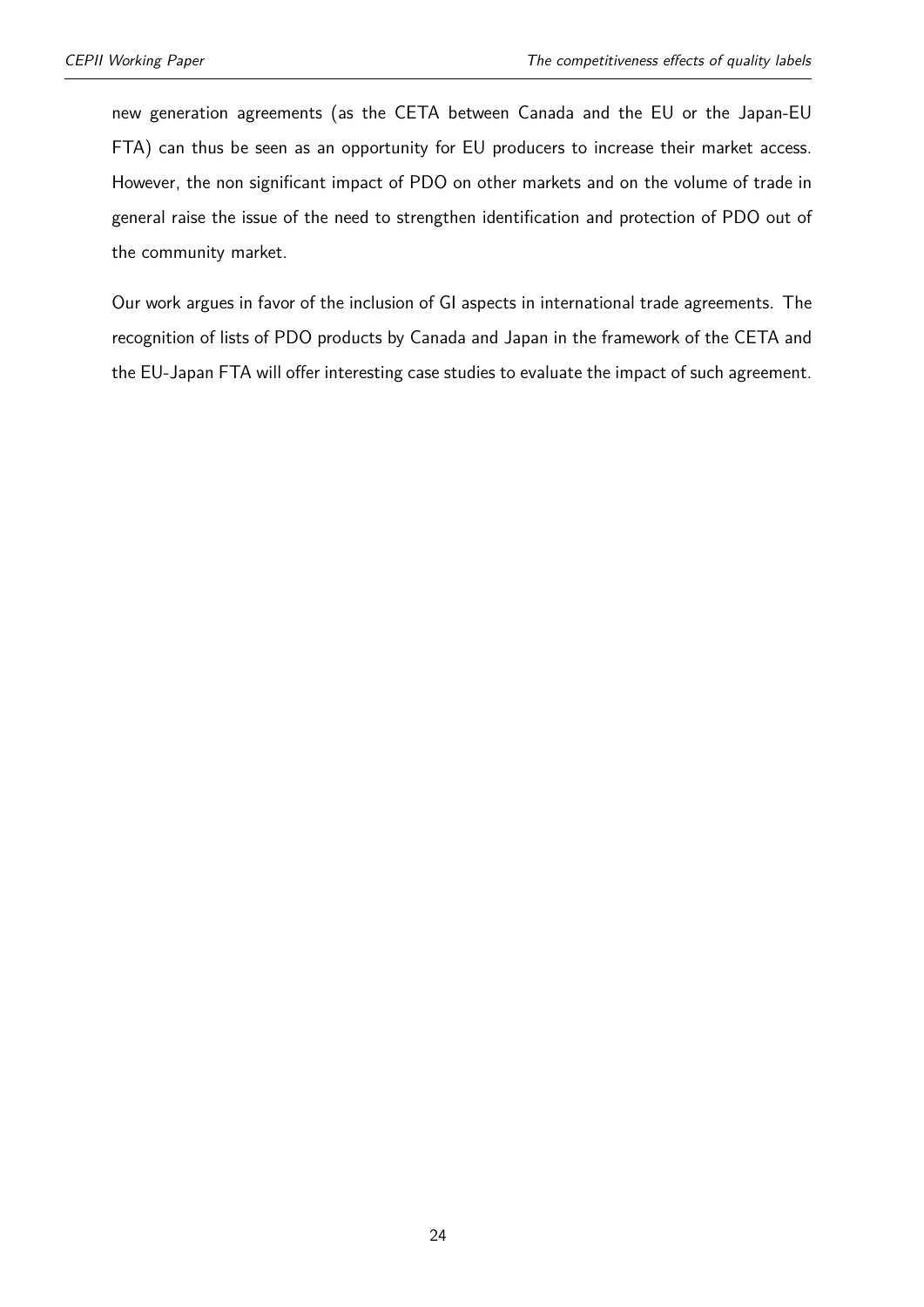#### **References**

- <span id="page-24-10"></span>Baldwin, R. and Harrigan, J. (2011). Zeros, Quality, and Space: Trade Theory and Trade Evidence. American Economic Journal: Microeconomics, 3(2):60–88.
- <span id="page-24-11"></span>Bastos, P. and Silva, J. (2010). The quality of a firm's exports: Where you export to matters. Journal of International Economics, 82(2):99–111.
- <span id="page-24-8"></span>Bontemps, C., Bouamra-Mechemache, Z., and Simioni, M. (2013). Quality labels and firm survival: some first empirical evidence. European Review of Agricultural Economics, 40(3):413–439.
- <span id="page-24-6"></span>Bouamra-Mechemache, Z. and Chaaban, J. (2010a). Determinants of Adoption of Protected Designation of Origin Label: Evidence from the French Brie Cheese Industry. Journal of Agricultural Economics, 61(2):225–239.
- <span id="page-24-7"></span>Bouamra-Mechemache, Z. and Chaaban, J. (2010b). Protected Designation of Origin Revisited. Journal of Agricultural & Food Industrial Organization, 8(1):1–29.
- <span id="page-24-2"></span>Calboli, I. and Ng-Loy, W. L. (2017). Geographical Indications at the Crossroads of Trade, Development, and Culture: Focus on Asia-Pacific. Cambridge University Press.
- <span id="page-24-14"></span>Crozet, M., Head, K., and Mayer, T. (2012). Quality Sorting and Trade: Firm-level Evidence for French Wine. Review of Economic Studies, 79(2):609–644.
- <span id="page-24-15"></span>Curzi, D. and Olper, A. (2012). Export behavior of Italian food firms: Does product quality matter? Food Policy, 37(5):493–503.
- <span id="page-24-5"></span>Deselnicu, O. C., Costanigro, M., Souza-Monteiro, D. M., and McFadden, D. T. (2013). A Meta-Analysis of Geographical Indication Food Valuation Studies: What Drives the Premium for Origin-Based Labels? Journal of Agricultural and Resource Economics, 38(2).
- <span id="page-24-1"></span>Gangjee, D. S. (2017). Proving provenance? geographical indications certification and its ambiguities. World Development, 98:12–24.
- <span id="page-24-4"></span>Hassan, D., Monier-Dilhan, S., and Orozco, V. (2011). Measuring Consumers' Attachment to Geographical Indications. Journal of Agricultural & Food Industrial Organization,  $9(1)$ :1– 30.
- <span id="page-24-9"></span>Hummels, D. and Klenow, P. J. (2005). The Variety and Quality of a Nation's Exports. American Economic Review, 95(3):704–723.
- <span id="page-24-12"></span>Johnson, R. C. (2012). Trade and prices with heterogeneous firms. Journal of International Economics, 86(1):43–56.
- <span id="page-24-3"></span>Khandelwal, A. (2010). The Long and Short (of) Quality Ladders. Review of Economic Studies, 77(4):1450–1476.
- <span id="page-24-13"></span>Manova, K. and Zhang, Z. (2012). Export Prices Across Firms and Destinations. The Quarterly Journal of Economics, 127(1):379–436.
- <span id="page-24-0"></span>Marie-Vivien, D. and Biénabe, E. (2017). The multifaceted role of the state in the protection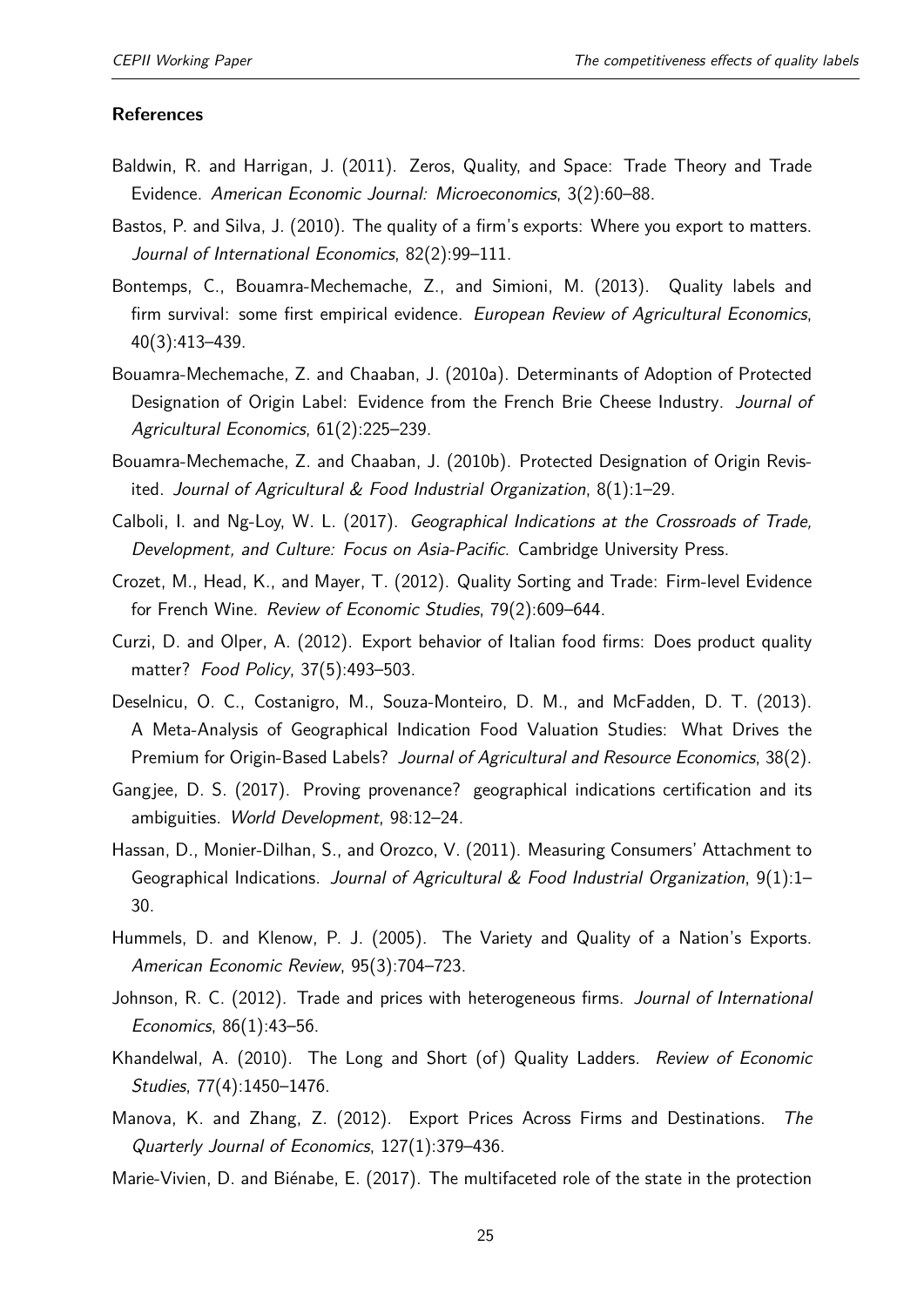of geographical indications: A worldwide review. World Development, 98:1–11.

- <span id="page-25-4"></span>Martin, J. (2012). Markups, quality, and transport costs. European Economic Review, 56(4):777–791.
- <span id="page-25-1"></span>Menapace, L., Colson, G., Grebitus, C., and Facendola, M. (2011). Consumers' preferences for geographical origin labels: evidence from the Canadian olive oil market. European Review of Agricultural Economics, 38(2):193–212.
- <span id="page-25-0"></span>Menapace, L. and Moschini, G. C. (2014). Strength of protection for geographical indications: promotion incentives and welfare effects. American Journal of Agricultural Economics, 96(4):1030–1048.
- <span id="page-25-6"></span>Raimondi, V., Falco, C., Curzi, D., and Olper, A. (2016). Estimating the trade effects of the EU food quality policy. Technical report.
- <span id="page-25-2"></span>Schott, P. K. (2004). Across-Product Versus Within-Product Specialization in International Trade. The Quarterly Journal of Economics, 119(2):647–678.
- <span id="page-25-3"></span>Schott, P. K. (2008). The relative sophistication of Chinese exports. Economic Policy, 23:5-49.
- <span id="page-25-5"></span>Sorgho, Z. and Larue, B. (2014). Geographical indication regulation and intra trade in the European Unione. Agricultural Economics, 45(1):1–12.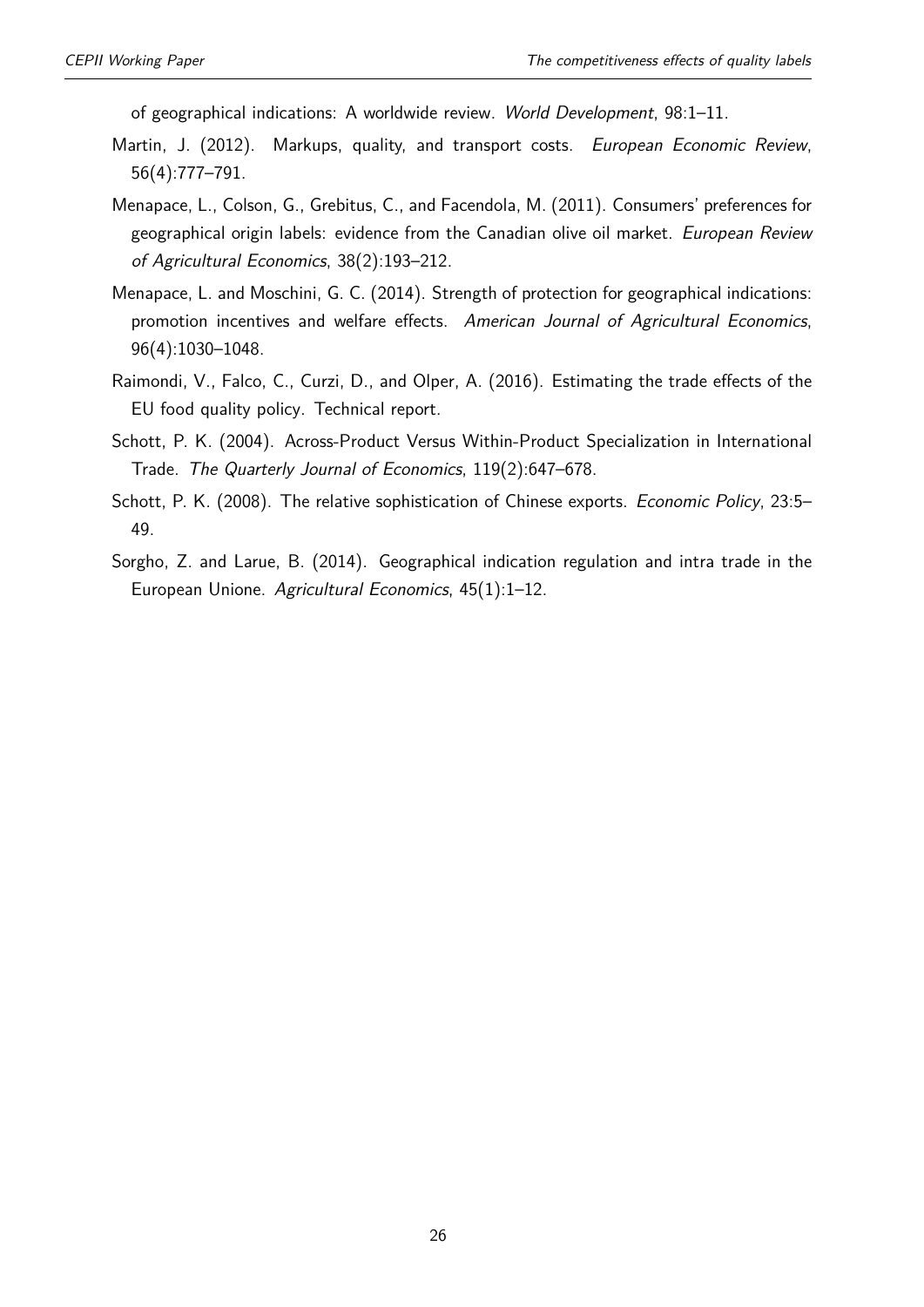## **Appendix**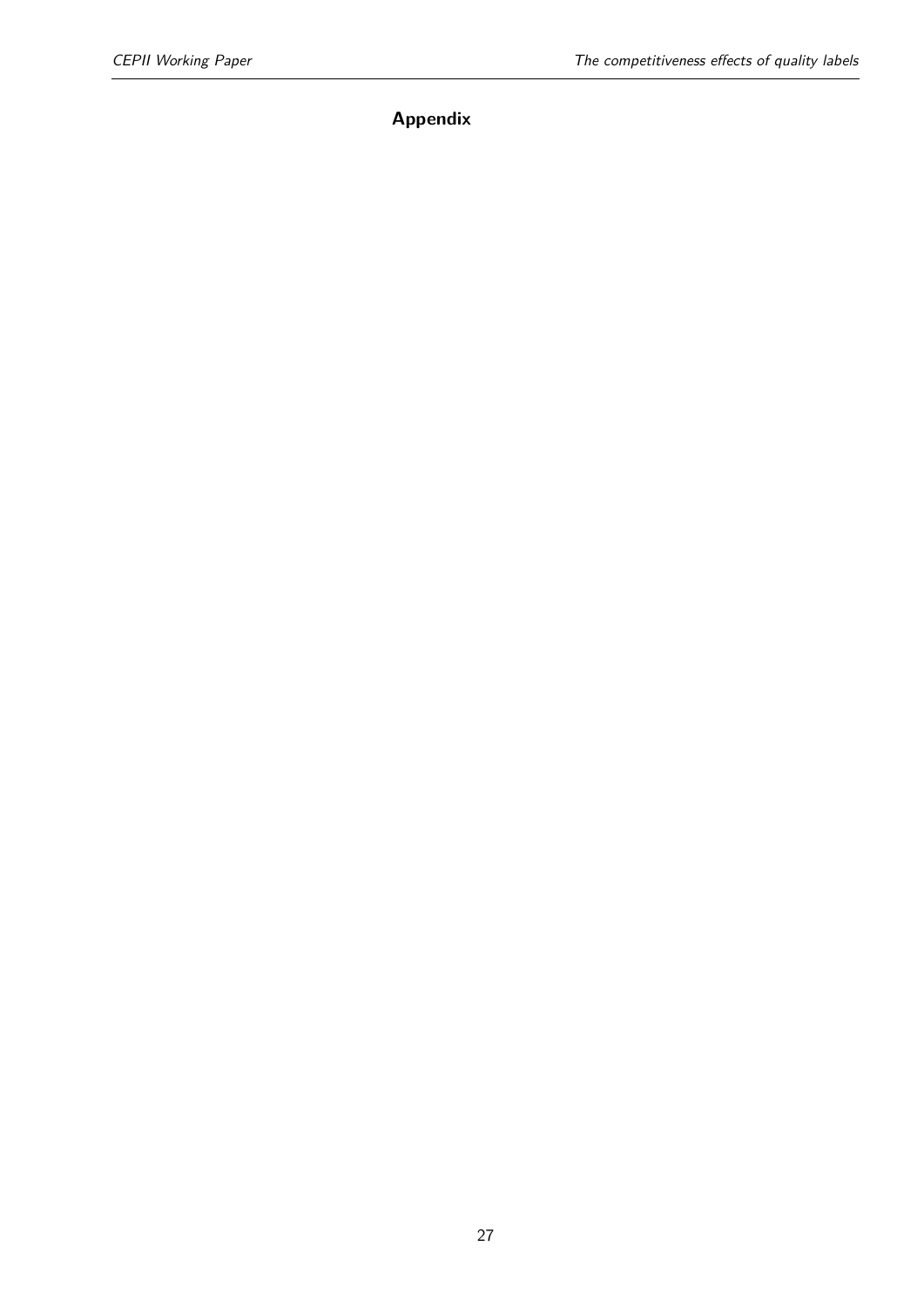# **Appendix A. Robustness checks**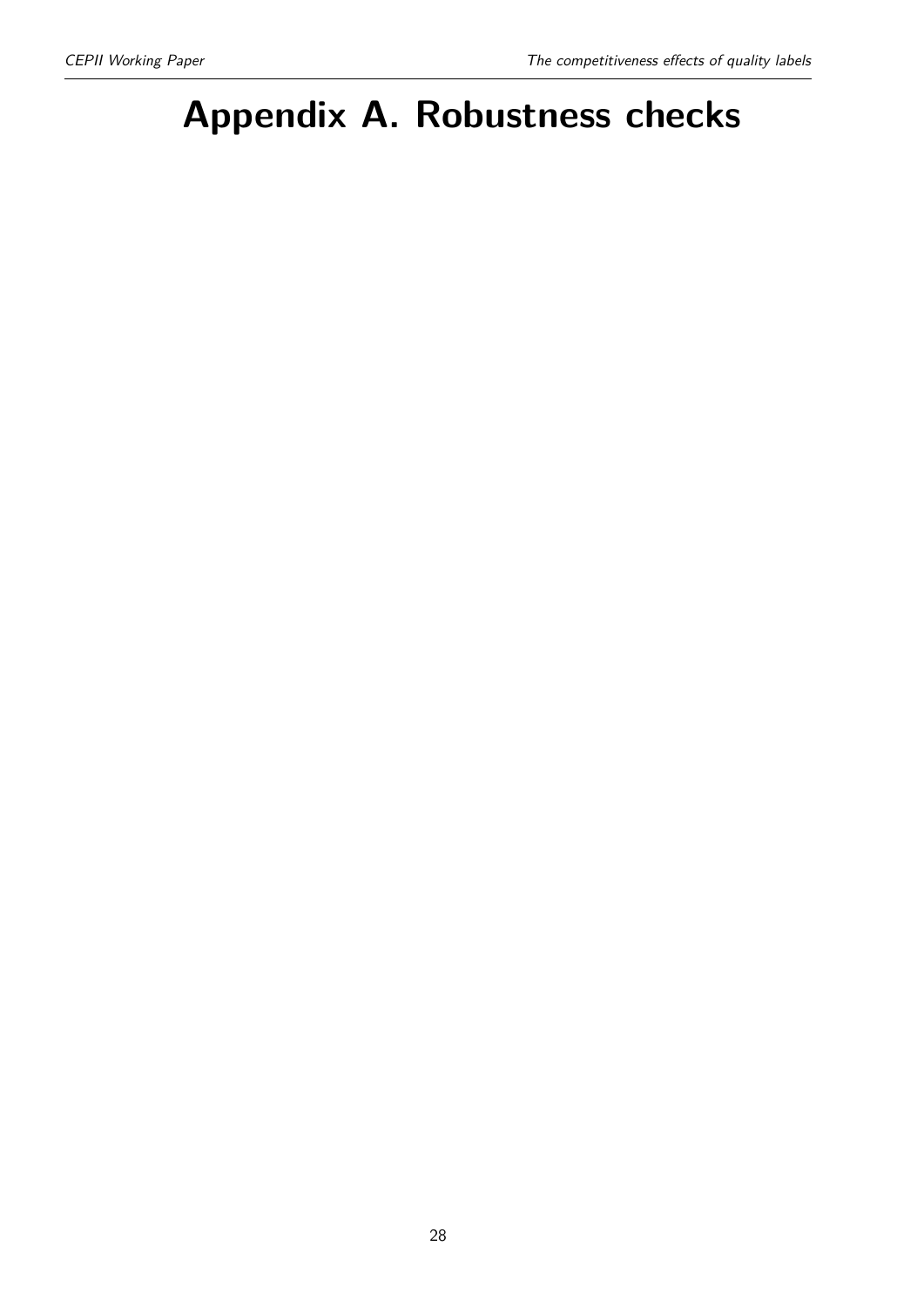<span id="page-28-0"></span>

|                                                                        | Table .1 – Effect of PDO on trade patterns- quality - robustness checks for $\varepsilon^k = 2, 3, 5$ |                     |                                             |                   |                      |                         |                      |                      |                                                 |
|------------------------------------------------------------------------|-------------------------------------------------------------------------------------------------------|---------------------|---------------------------------------------|-------------------|----------------------|-------------------------|----------------------|----------------------|-------------------------------------------------|
|                                                                        |                                                                                                       | $\widetilde{\circ}$ | $\widetilde{\omega}$                        | $\overline{4}$    | $\widetilde{\Xi}$    | ତ୍ର                     |                      | $\circledast$        | $\circ$                                         |
|                                                                        | $\varepsilon^k = 2$                                                                                   | $\varepsilon^k=3$   | $\varepsilon^k = 5$                         | $\varepsilon^k=2$ | $\varepsilon^k=3$    | $\varepsilon^k = 5$     | $\varepsilon^k=2$    | $\varepsilon^k =$    | حمد<br>$\left  {}\right $                       |
| $\mathsf{PDO}_{fk}$                                                    | $0.212***$                                                                                            | $0.164***$          | $0.126***$                                  |                   |                      |                         |                      |                      |                                                 |
|                                                                        | (0.073)                                                                                               | (0.050)             | (0.035)                                     |                   |                      |                         |                      |                      |                                                 |
| $\mathsf{PDO}_{f k} \times \mathsf{UE}_{j}$                            |                                                                                                       |                     |                                             | $0.238**$         | $0.184***$           | $0.141***$              | $0.238**$            | $0.184***$           | $0.140***$                                      |
|                                                                        |                                                                                                       |                     |                                             | (0.093)           | $(0.064)$<br>0.131** |                         | (0.093)              | (0.064)              |                                                 |
| $\mathsf{PDO}_{fk} \times \mathsf{non-UE}_{j}$                         |                                                                                                       |                     |                                             | $0.168**$         |                      | $(0.043)$<br>$0.101***$ | $0.165***$           | $0.135***$           |                                                 |
|                                                                        |                                                                                                       |                     |                                             | (0.083)           | (0.056)              | (0.039)                 |                      |                      | $(0.043)$<br>$0.112***$<br>$(0.038)$<br>$0.053$ |
| $\mathsf{PDO}_{fk} \times \mathsf{GI}_j$                               |                                                                                                       |                     |                                             |                   |                      |                         | $(0.083)$<br>$0.180$ | $(0.055)$<br>$0.109$ |                                                 |
|                                                                        |                                                                                                       |                     |                                             |                   |                      |                         | (0.240)              | (0.162)              | (0.104)                                         |
| Fixed effects                                                          |                                                                                                       |                     |                                             |                   |                      |                         |                      |                      |                                                 |
|                                                                        | 2365                                                                                                  | 2365                | 2365                                        | 2365              | 2365                 | 2365                    | 2365                 | 2365                 | 2365                                            |
|                                                                        | 0.19                                                                                                  | 0.18                | 0.20                                        | 0.19              | 0.18                 | 0.20                    | 0.19                 | 0.18                 | 0.20                                            |
| Notes: Standard errors in parentheses. *                               |                                                                                                       |                     | $p < 0.10$ , ** $p < 0.05$ , *** $p < 0.01$ |                   |                      |                         |                      |                      |                                                 |
| Standard errors are clustered at the destination-8-digit-product level |                                                                                                       |                     |                                             |                   |                      |                         |                      |                      |                                                 |

Standard errors are clustered at the destination-8-digit-product level

 $Rank_{fk}$  are computed using all the products exported by the firm  $f$  (not only cream and cheese product). *Rankfk* are computed using all the products exported by the firm *f* (not only cream and cheese product).